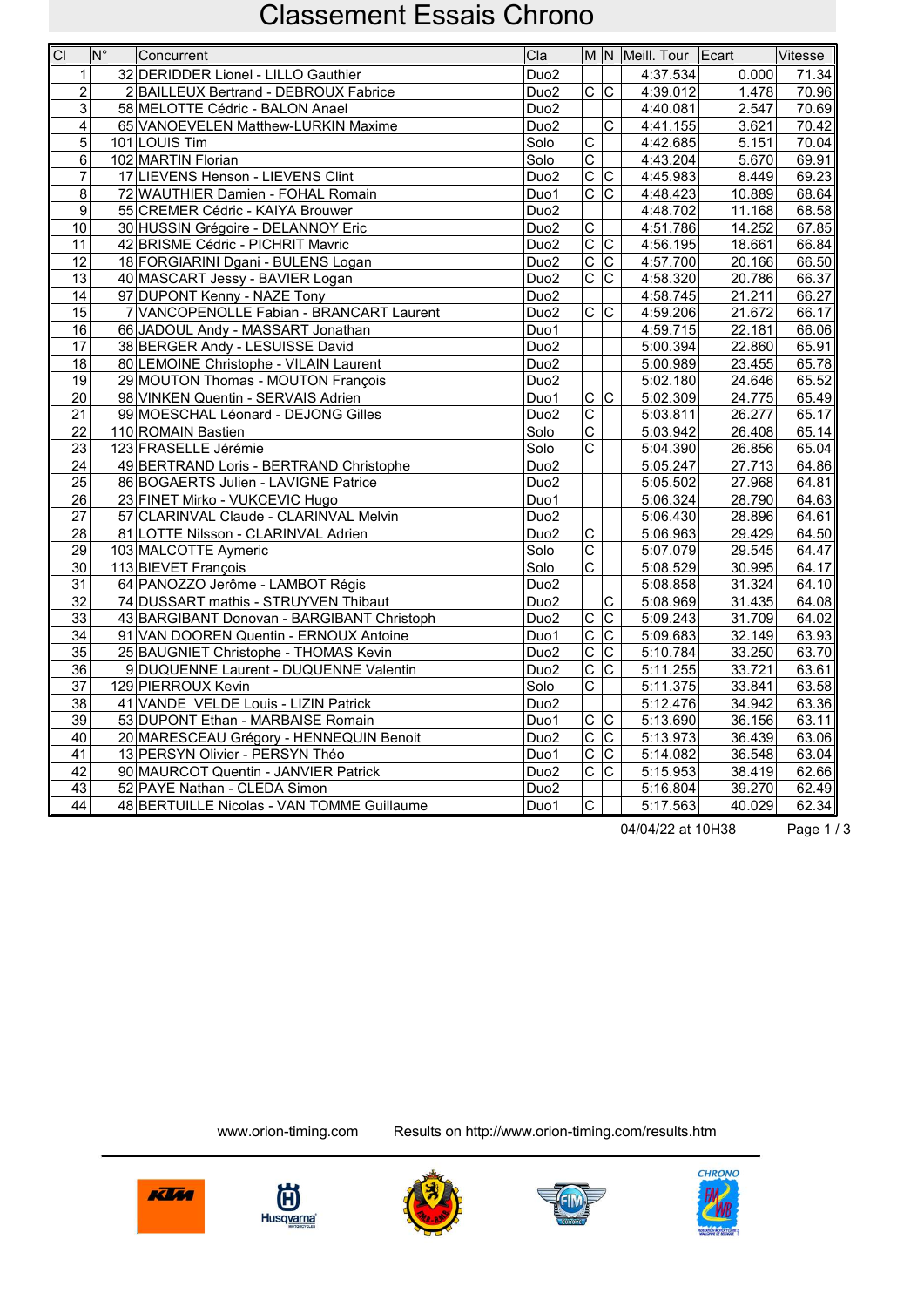| $\overline{CI}$ | $\overline{\mathsf{N}^{\circ}}$ | Concurrent                                    | CIa              |                               |                           | M N Meill. Tour Ecart |          | Vitesse |
|-----------------|---------------------------------|-----------------------------------------------|------------------|-------------------------------|---------------------------|-----------------------|----------|---------|
| 45              |                                 | 92 DETINNE François - PIERARD Louis           | Duo <sub>2</sub> | $\overline{C}$ $\overline{C}$ |                           | 5:17.625              | 40.091   | 62.33   |
| $\overline{46}$ |                                 | 59 MAILLEUX Cyril - DE VLEESCHOUWER Jean Paul | Duo <sub>2</sub> |                               |                           | 5:17.910              | 40.376   | 62.28   |
| 47              |                                 | 6 LEMIELLE Clément - VAN DOOREN Marc          | Duo <sub>2</sub> |                               |                           | 5:18.489              | 40.955   | 62.16   |
| 48              |                                 | 107 CLARINVAL Daivin                          | Solo             | $\overline{\mathsf{C}}$       |                           | 5:19.503              | 41.969   | 61.97   |
| 49              |                                 | 22 PIETRANTONIO Kevin - JAUMAIN Maxime        | Duo <sub>2</sub> | $\overline{\mathrm{c}}$       |                           | 5:20.293              | 42.759   | 61.81   |
| 50              |                                 | 31 HENRARD Maxime - GRAUX Anroine             | Duo <sub>2</sub> |                               |                           | 5:20.422              | 42.888   | 61.79   |
| $\overline{51}$ |                                 | 78 AMANT Franky - DUJEU Maxime                | Duo <sub>2</sub> | $\overline{\text{c}}$         |                           | 5:20.640              | 43.106   | 61.75   |
| 52              |                                 | 87 PARMENTIER Christophe - PATRICE William    | Duo <sub>2</sub> |                               |                           | 5:20.669              | 43.135   | 61.74   |
| 53              |                                 | 96 COENEN Michael - DELEPINE Arnaud           | Duo <sub>2</sub> | $\overline{\mathsf{C}}$       | C                         | 5:20.891              | 43.357   | 61.70   |
| $\overline{54}$ |                                 | 3 GILLARD Fabian - WAUTIER Sébastien          | Duo1             | $\overline{\mathsf{c}}$       | $\overline{\text{c}}$     | 5:22.979              | 45.445   | 61.30   |
| 55              |                                 | 82 DENIS Tom - BENONIT Guillaume              | Duo <sub>2</sub> | $\overline{\text{c}}$         | $ \overline{\mathsf{c}} $ | 5:25.095              | 47.561   | 60.90   |
| 56              |                                 | 118 CARPENTIER Quentin                        | Solo             |                               |                           | 5:25.713              | 48.179   | 60.78   |
| 57              |                                 | 108 SENTE Arthur                              | Solo             | Ċ                             |                           | 5:25.928              | 48.394   | 60.74   |
| 58              |                                 | 56 DUJEU Valentin - DUJEU Guillaume           | Duo1             |                               |                           | 5:26.440              | 48.906   | 60.65   |
| 59              |                                 | 54 LEMAIRE Aurélien - HARDY Robin             | Duo <sub>2</sub> | $\overline{\mathsf{c}}$       |                           | 5:27.772              | 50.238   | 60.40   |
| 60              |                                 | 68 TRICOT Julien - TRICOT Luc                 | Duo1             |                               | $\overline{\text{c}}$     | 5:27.863              | 50.329   | 60.39   |
| 61              |                                 | 5 HAVENNE Louis - DAUTREMONT Jeson            | Duo1             |                               |                           | 5:27.979              | 50.445   | 60.36   |
| 62              |                                 | 71 DEMIERBE Hadrien - DEBANDE Julien          | Duo1             |                               |                           | 5:28.559              | 51.025   | 60.26   |
| 63              |                                 | 60 MAROTTE Arnaud - MAROTTE Pascal            | Duo1             |                               |                           | 5:29.046              | 51.512   | 60.17   |
| 64              |                                 | 61 VAUTARD Mael - GIUNCHI Rudy                | Duo <sub>2</sub> |                               |                           | 5:30.075              | 52.541   | 59.98   |
| 65              |                                 | 89 CHAMPION Flavian-VALENTIN Maximilien       | Duo1             |                               |                           | 5:30.361              | 52.827   | 59.93   |
| 66              |                                 | 127 VANDENBULKE Pierre                        | Solo             | $\overline{C}$                |                           | 5:30.807              | 53.273   | 59.85   |
| 67              |                                 | 128 PETIT Joris                               | Solo             | $\overline{\mathrm{c}}$       |                           | 5:31.295              | 53.761   | 59.76   |
| 68              |                                 | 51 PATTYN Nathan - PESIN Marvin               | Duo1             | $\overline{\mathrm{c}}$       | $\overline{\text{c}}$     | 5:31.366              | 53.832   | 59.75   |
| 69              |                                 | 76 BLAIMONT Tanguy - HESSE Arnaud             | Duo <sub>2</sub> | C                             |                           | 5:31.649              | 54.115   | 59.70   |
| 70              |                                 | 39 LEJOUR Martin - GERAERTS Florian           | Duo1             | $\overline{\text{c}}$         |                           | 5:32.215              | 54.681   | 59.59   |
| 71              |                                 | 34 VERBELEN Kristof - BARCHMAN Corentin       | Duo <sub>2</sub> |                               |                           | 5:32.331              | 54.797   | 59.57   |
| 72              |                                 | 126 BRICHART Quentin                          | Solo             |                               |                           | 5:32.521              | 54.987   | 59.54   |
| 73              |                                 | 121 GUILLAUME Thibault                        | Solo             |                               |                           | 5:33.604              | 56.070   | 59.35   |
| 74              |                                 | 24 NEE Maxime - BULTERYS Adrien               | Duo1             |                               | C                         | $\overline{5:}34.127$ | 56.593   | 59.25   |
| 75              |                                 | 93 FOLIE Mattéo - FOLIE Olivier               | Duo <sub>2</sub> | C                             | $\overline{\mathrm{c}}$   | 5:34.775              | 57.241   | 59.14   |
| 76              |                                 | 106 JAEGERS Michael                           | Solo             | $\overline{C}$                |                           | 5:34.946              | 57.412   | 59.11   |
| 77              |                                 | 47 DECLERCQ Angelo - MAES Pieter              | Duo1             | $\overline{C}$                | $\overline{\mathrm{c}}$   | 5:35.872              | 58.338   | 58.95   |
| 78              |                                 | 63 SERVAIS Arille-VERDEBOUT Dorian            | Duo <sub>2</sub> |                               |                           | 5:36.163              | 58.629   | 58.89   |
| $\overline{79}$ |                                 | 21 TOUSSAINT Jordan - LARDIN Marc             | Duo <sub>2</sub> | $\overline{\mathsf{C}}$       | $ \overline{\text{c}}$    | 5:36.586              | 59.052   | 58.82   |
| 80              |                                 | 62 ROSMANT Sacha - BOQUET Nicolas             | Duo1             |                               |                           | 5:36.972              | 59.438   | 58.75   |
| 81              |                                 | 69 COCQUYT Florian - DOUMONT Jimmy            | Duo1             |                               |                           | 5:37.831              | 1:00.297 | 58.60   |
| 82              |                                 | 28 MARPEL Cyril - VERPOORT Jean Bapiste       | Duo <sub>2</sub> | $\overline{\mathrm{c}}$       |                           | 5:38.029              | 1:00.495 | 58.57   |
| 83              |                                 | 35 LANIS Cyril - LAURENT Nathan               | Duo1             | $\overline{C}$                | C.                        | $\overline{5:}38.335$ | 1:00.801 | 58.52   |
| 84              |                                 | 95 PIRSON Simon - SMET Julien                 | Duo <sub>2</sub> | Ċ                             |                           | 5:38.489              | 1:00.955 | 58.49   |
| 85              |                                 | 45 RITUCCI Mathias - RITUCCI Marien           | Duo <sub>2</sub> |                               |                           | 5:40.331              | 1:02.797 | 58.17   |
| 86              |                                 | 1 SCHOONYANS William - VERSTRAELEN Bryan      | Duo1             |                               |                           | 5:40.844              | 1:03.310 | 58.09   |
| 87              |                                 | 130 SALMIN Brice                              | Solo             |                               |                           | 5:42.347              | 1:04.813 | 57.83   |
| 88              |                                 | 4 MAHY Arthur - DELOBBE Martin                | Duo1             | $\overline{C}$ $\overline{C}$ |                           | 5:42.648              | 1:05.114 | 57.78   |

04/04/22 at 10H38 Page 2 / 3









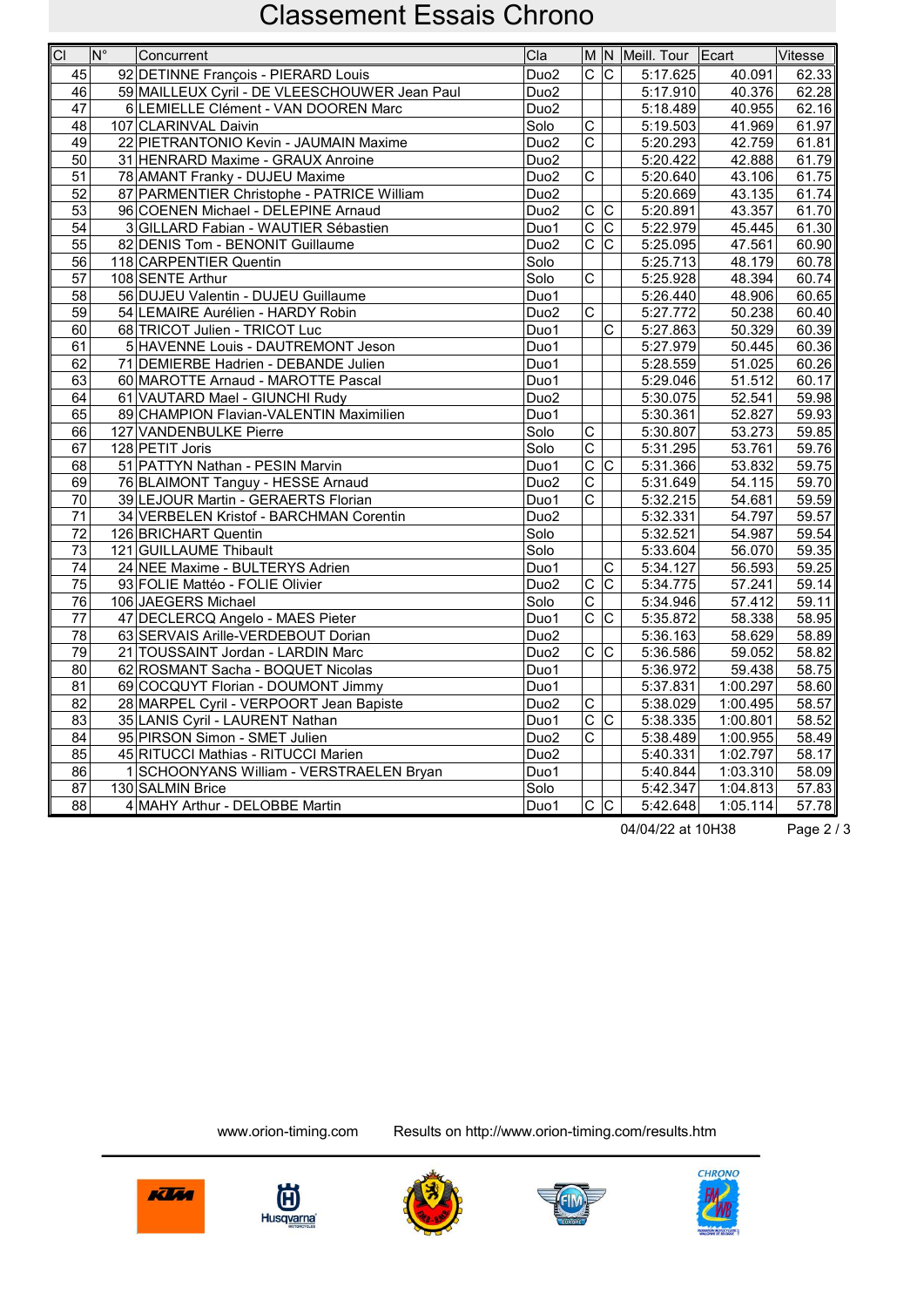| CI               | lN° | Concurrent                                 | Cla              |                         |                         | M N Meill. Tour Ecart |           | Vitesse |
|------------------|-----|--------------------------------------------|------------------|-------------------------|-------------------------|-----------------------|-----------|---------|
| 89               |     | 73 GILLIJNS Julien - BREARD Laurent        | Duo <sub>2</sub> |                         |                         | 5:42.768              | 1:05.234  | 57.76   |
| 90               |     | 37 TOPAK Téo - DASCOTTE Antoine            | Duo1             |                         |                         | 5:44.034              | 1:06.500  | 57.55   |
| 91               |     | 122 BERTRAND Renaud                        | Solo             | $\mathsf{C}$            |                         | 5:44.717              | 1:07.183  | 57.43   |
| 92               |     | 10 BESANCON Tom - FOSTY Damien             | Duo <sub>2</sub> |                         |                         | 5:46.198              | 1:08.664  | 57.19   |
| 93               |     | 16 GOLINVAUX Benjamin - BOSSEAUX Mathias   | Duo <sub>2</sub> | $\overline{C}$          | c                       | 5:46.720              | 1:09.186  | 57.10   |
| 94               |     | 67 OUAFIK Mehdi - SCHIETTECATTE Théo       | Duo <sub>2</sub> |                         |                         | 5:47.437              | 1:09.903  | 56.98   |
| 95               |     | 26 STORDEUR Romain - MALLIEN Julien        | Duo1             |                         |                         | 5:47.497              | 1:09.963  | 56.97   |
| 96               |     | 94 CHARLES Corentin - ANDRE Bruno          | Duo <sub>2</sub> | $\mathsf{C}$            | lc.                     | 5:48.901              | 1:11.367  | 56.74   |
| 97               |     | 124 FRANCOIS Frédéric                      | Solo             |                         |                         | 5:48.982              | 1:11.448  | 56.73   |
| 98               |     | 84 BOURQUIN Sébastien - DE VLEESCHOUWER Ch | Duo <sub>2</sub> |                         | C                       | 5:49.362              | 1:11.828  | 56.67   |
| 99               |     | 115 MARCHAL Elise                          | Solo             | $\overline{\text{c}}$   |                         | 5:50.529              | 1:12.995  | 56.48   |
| 100              |     | 88 SIMON Pierre - MARTIN Victor            | Duo <sub>2</sub> |                         |                         | 5:52.275              | 1:14.741  | 56.20   |
| 101              |     | 19 LAEREMANS Thibaut - BINET Stéphane      | Duo <sub>2</sub> |                         | $\overline{C}$ $ C $    | 5:55.098              | 1:17.564  | 55.75   |
| 102              |     | 100   ITTELET Bastien                      | Solo             |                         |                         | 5:56.731              | 1:19.197  | 55.50   |
| 103              |     | 36 DETHIER Olivier - ZUB Nolann            | Duo <sub>2</sub> |                         |                         | 5:56.751              | 1:19.217  | 55.50   |
| 104              |     | 15 LOUIS Fabrice - TICHON Jean Raymond     | Duo <sub>2</sub> |                         | $\overline{\text{c}}$   | 5:59.333              | 1:21.799  | 55.10   |
| 105              |     | 112 LEFEBVRE Julien                        | Solo             | $\overline{\text{c}}$   |                         | 5:59.471              | 1:21.937  | 55.08   |
| 106              |     | 8 YERNAUX Corentin - YERNAUX Natanael      | Duo <sub>2</sub> | $\overline{C}$          | $\overline{C}$          | 6:00.755              | 1:23.221  | 54.88   |
| 107              |     | 120 BUELINCKX Harry                        | Solo             |                         |                         | 6:05.119              | 1:27.585  | 54.22   |
| 108              |     | 83 PRIGNEAUX Florent - RIBOUX Tom          | Duo1             | $\overline{\text{c}}$   |                         | 6:07.336              | 1:29.802  | 53.90   |
| 109              |     | 27 MANTA Andréa - SAIU Danilo              | Duo <sub>2</sub> |                         |                         | 6:09.377              | 1:31.843  | 53.60   |
| 110              |     | 44 JONVAL Marceau - SICILIANO Livio        | Duo1             |                         |                         | 6:09.803              | 1:32.269  | 53.54   |
| 111              |     | 12 COLLINET Mathias - MAGIS Michael        | Duo <sub>2</sub> | $\overline{\mathrm{c}}$ |                         | 6:10.689              | 1:33.155  | 53.41   |
| 112              |     | 14 SANGLIER Laurent - SANGLIER Nicolas     | Duo <sub>2</sub> | $\overline{\mathrm{c}}$ | $\overline{\mathsf{C}}$ | 6:11.074              | 1:33.540  | 53.35   |
| $\overline{113}$ |     | 79 STRUZIK Thierry - STRUZIK Darryl        | Duo1             |                         |                         | 6:16.333              | 1:38.799  | 52.61   |
| 114              |     | 75 BRONKART Sébastien - GILLARD Fernand    | Duo <sub>2</sub> | $\mathsf{C}$            | $\mathsf C$             | 6:23.661              | 1:46.127  | 51.60   |
| 115              |     | 70 NOPERE Christophe - DE KEYZER Elian     | Duo1             |                         |                         | 6:26.548              | 1:49.014  | 51.22   |
| 116              |     | 114 GILLAIN Florent                        | Solo             |                         |                         | 6:33.617              | 1:56.083  | 50.30   |
| 117              |     | 11 BARTHELEMI Cédric - DEFLANDRE Thibaut   | Duo <sub>2</sub> |                         |                         | 6:47.378              | 2:09.844  | 48.60   |
| 118              |     | 109 JACQUEMYN Corentin                     | Solo             | $\overline{\text{c}}$   |                         | 6:54.568              | 2:17.034  | 47.76   |
| 119              |     | 85 NOIRET Grégory - LINDEMAN Maicky        | Duo1             | $\overline{\mathrm{c}}$ | C                       | 6:56.807              | 2:19.273  | 47.50   |
| 120              |     | 117 PERSOONS Ethan                         | Solo             | $\overline{\mathrm{c}}$ |                         | 7:00.146              | 2:22.612  | 47.12   |
| 121              |     | 119 WALRAVENS Franck                       | Solo             |                         |                         | 7:18.385              | 2:40.851  | 45.16   |
| 122              |     | 33 DEMOINY Jérôme - DEMOINY Christophe     | Duo1             |                         |                         | 8:15.085              | 3:37.551  | 39.99   |
| 123              |     | 104 DACHELET Christophe                    | Solo             |                         |                         | 26:42.846             | 22:05.312 | 12.35   |

|                              |                                      | 04/04/22 at 10H38 | Page $3/3$ |
|------------------------------|--------------------------------------|-------------------|------------|
| Chronos Officiels :          | Pdt Jury:<br>∥ Comm. Spt:            |                   |            |
| l Heure d'Edition :<br>10H38 | ∥ Dir de Course :<br>   Comm. Tech.: |                   |            |









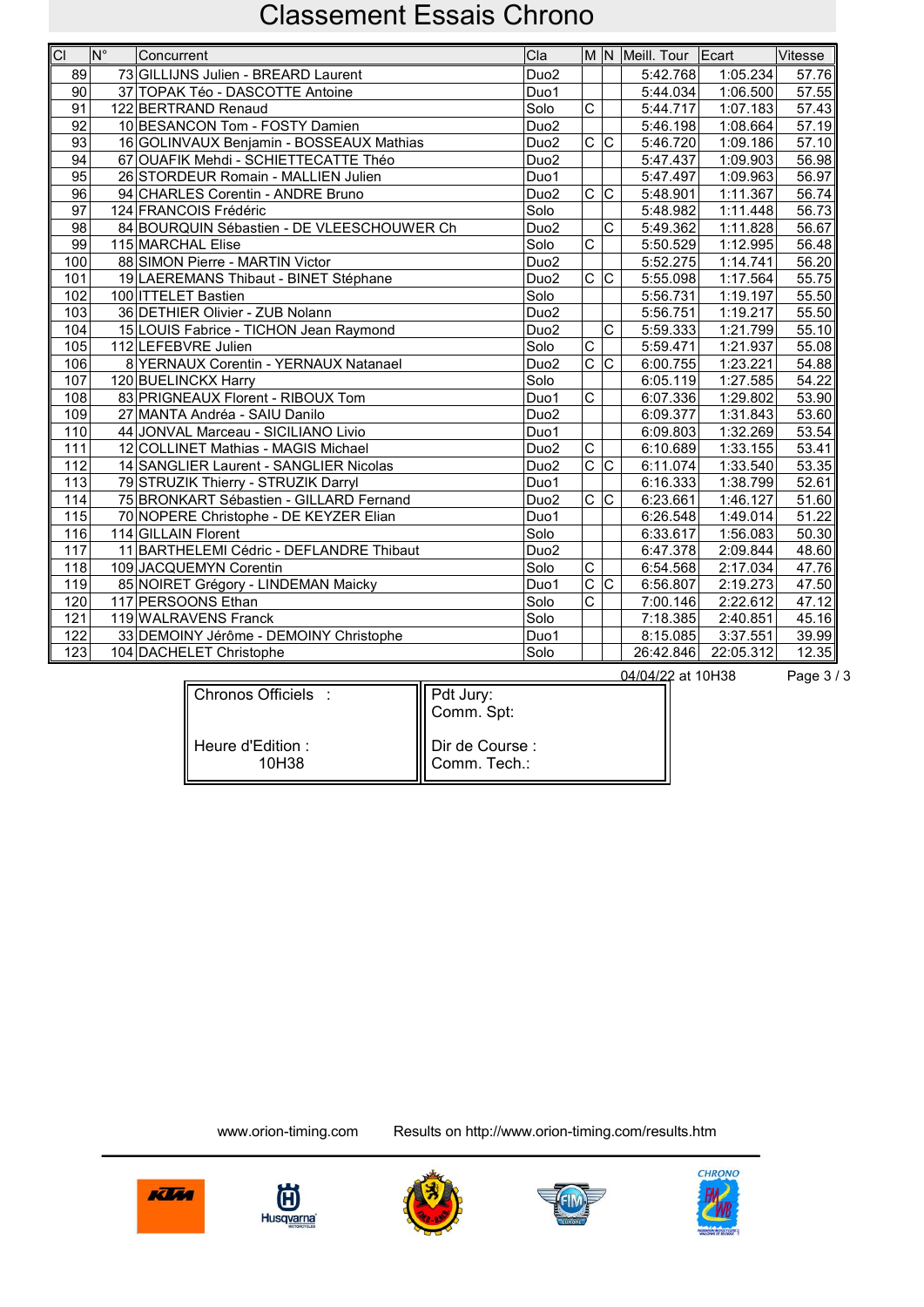| M N Meill. Tour Ecart<br>Duo1<br>72 WAUTHIER Damien - FOHAL Romain<br>Duo1<br>C C<br>4:48.423<br>0.000<br>$\mathbf{1}$<br>$\overline{2}$<br>66 JADOUL Andy - MASSART Jonathan<br>Duo1<br>4:59.715<br>11.292<br>$\ensuremath{\mathsf{3}}$<br>98 VINKEN Quentin - SERVAIS Adrien<br>$\overline{D}$ uo1<br>$\circ$  <br>lc<br>5:02.309<br>13.886<br>$\overline{\mathbf{4}}$<br>23 FINET Mirko - VUKCEVIC Hugo<br>17.901<br>Duo1<br>5:06.324<br>5<br>C<br>$\mathsf C$<br>91 VAN DOOREN Quentin - ERNOUX Antoine<br>5:09.683<br>21.260<br>Duo1<br>$\overline{\mathrm{c}}$<br>$\overline{C}$<br>53 DUPONT Ethan - MARBAISE Romain<br>Duo1<br>5:13.690<br>25.267<br>6<br>$\overline{\mathrm{c}}$<br>$\overline{7}$<br>$\overline{\mathrm{c}}$<br>13 PERSYN Olivier - PERSYN Théo<br>5:14.082<br>25.659<br>Duo1<br>$\overline{\text{c}}$<br>8<br>48 BERTUILLE Nicolas - VAN TOMME Guillaume<br>Duo1<br>5:17.563<br>29.140<br>$\overline{\text{c}}$<br>$\overline{C}$<br>9<br>3 GILLARD Fabian - WAUTIER Sébastien<br>5:22.979<br>34.556<br>Duo1<br>10<br>56 DUJEU Valentin - DUJEU Guillaume<br>Duo1<br>5:26.440<br>38.017<br>$\overline{\mathrm{c}}$<br>68 TRICOT Julien - TRICOT Luc<br>Duo1<br>5:27.863<br>39.440<br>11<br>$\overline{12}$<br>5 HAVENNE Louis - DAUTREMONT Jeson<br>Duo1<br>5:27.979<br>39.556<br>13<br>71 DEMIERBE Hadrien - DEBANDE Julien<br>5:28.559<br>40.136<br>Duo1<br>$\overline{14}$<br>60 MAROTTE Arnaud - MAROTTE Pascal<br>Duo1<br>5:29.046<br>40.623<br>15<br>89 CHAMPION Flavian-VALENTIN Maximilien<br>Duo1<br>5:30.361<br>41.938<br>$\overline{c c}$<br>16<br>51 PATTYN Nathan - PESIN Marvin<br>Duo1<br>5:31.366<br>42.943<br>$\overline{\text{c}}$<br>$\overline{17}$<br>39 LEJOUR Martin - GERAERTS Florian<br>Duo1<br>5:32.215<br>43.792<br>18<br>24 NEE Maxime - BULTERYS Adrien<br>$\mathsf C$<br>5:34.127<br>45.704<br>Duo1<br>$\overline{C}$ $\overline{C}$<br>$\overline{19}$<br>5:35.872<br>47.449<br>47 DECLERCQ Angelo - MAES Pieter<br>Duo1<br>20<br>48.549<br>62 ROSMANT Sacha - BOQUET Nicolas<br>Duo1<br>5:36.972<br>$\overline{21}$<br>49.408<br>69 COCQUYT Florian - DOUMONT Jimmy<br>Duo1<br>5:37.831<br>$\overline{22}$<br>$\overline{C}$ $\overline{C}$<br>49.912<br>35 LANIS Cyril - LAURENT Nathan<br>Duo1<br>5:38.335<br>23<br>1 SCHOONYANS William - VERSTRAELEN Bryan<br>52.421<br>Duo1<br>5:40.844<br>$\overline{c c}$<br>24<br>4 MAHY Arthur - DELOBBE Martin<br>5:42.648<br>54.225<br>Duo1<br>$\overline{25}$<br>37 TOPAK Téo - DASCOTTE Antoine<br>Duo1<br>5:44.034<br>55.611<br>$\overline{26}$<br>5:47.497<br>59.074<br>26 STORDEUR Romain - MALLIEN Julien<br>Duo1<br>$\overline{\text{c}}$<br>27<br>83 PRIGNEAUX Florent - RIBOUX Tom<br>Duo1<br>6:07.336<br>1:18.913<br>28<br>44 JONVAL Marceau - SICILIANO Livio<br>Duo1<br>6:09.803<br>1:21.380<br>29<br>79 STRUZIK Thierry - STRUZIK Darryl<br>6:16.333<br>1:27.910<br>Duo1<br>70 NOPERE Christophe - DE KEYZER Elian<br>6:26.548<br>1:38.125<br>30<br>Duo1<br>$\overline{C}$ $\overline{C}$<br>$\overline{31}$<br>85 NOIRET Grégory - LINDEMAN Maicky<br>6:56.807<br>2:08.384<br>Duo1<br>$\overline{32}$<br>33 DEMOINY Jérôme - DEMOINY Christophe<br>Duo1<br>8:15.085<br>3:26.662<br>Duo <sub>2</sub><br>32 DERIDDER Lionel - LILLO Gauthier<br>$\overline{D}$ uo2<br>4:37.534<br>$\mathbf{1}$<br>0.000<br>$\overline{2}$<br>$\overline{c c}$<br>2 BAILLEUX Bertrand - DEBROUX Fabrice<br>Duo <sub>2</sub><br>4:39.012<br>1.478<br>58 MELOTTE Cédric - BALON Anael<br>4:40.081<br>2.547<br>3<br>Duo <sub>2</sub><br>$\overline{4}$<br>65 VANOEVELEN Matthew-LURKIN Maxime<br>Duo <sub>2</sub><br>C<br>4:41.155<br>3.621<br>$\overline{5}$<br>$\overline{c}\,\overline{ c }$<br>4:45.983<br>17 LIEVENS Henson - LIEVENS Clint<br>Duo <sub>2</sub><br>8.449<br>6<br>55 CREMER Cédric - KAIYA Brouwer<br>Duo <sub>2</sub><br>4:48.702<br>11.168 | $\overline{C}$ | $ N^{\circ} $ | Concurrent                         | ∣Cla             |                       |          |        | Vitesse            |
|-----------------------------------------------------------------------------------------------------------------------------------------------------------------------------------------------------------------------------------------------------------------------------------------------------------------------------------------------------------------------------------------------------------------------------------------------------------------------------------------------------------------------------------------------------------------------------------------------------------------------------------------------------------------------------------------------------------------------------------------------------------------------------------------------------------------------------------------------------------------------------------------------------------------------------------------------------------------------------------------------------------------------------------------------------------------------------------------------------------------------------------------------------------------------------------------------------------------------------------------------------------------------------------------------------------------------------------------------------------------------------------------------------------------------------------------------------------------------------------------------------------------------------------------------------------------------------------------------------------------------------------------------------------------------------------------------------------------------------------------------------------------------------------------------------------------------------------------------------------------------------------------------------------------------------------------------------------------------------------------------------------------------------------------------------------------------------------------------------------------------------------------------------------------------------------------------------------------------------------------------------------------------------------------------------------------------------------------------------------------------------------------------------------------------------------------------------------------------------------------------------------------------------------------------------------------------------------------------------------------------------------------------------------------------------------------------------------------------------------------------------------------------------------------------------------------------------------------------------------------------------------------------------------------------------------------------------------------------------------------------------------------------------------------------------------------------------------------------------------------------------------------------------------------------------------------------------------------------------------------------------------------------------------------------------------------------------------------------------------------------------------------------------------------------------------------------------------------------------------------------------------------------------------------------------------------------------------------------------------------------------------------------------------------------------------------------------------------------------------------------------------------------------------------------------------------------------------------------------------------|----------------|---------------|------------------------------------|------------------|-----------------------|----------|--------|--------------------|
|                                                                                                                                                                                                                                                                                                                                                                                                                                                                                                                                                                                                                                                                                                                                                                                                                                                                                                                                                                                                                                                                                                                                                                                                                                                                                                                                                                                                                                                                                                                                                                                                                                                                                                                                                                                                                                                                                                                                                                                                                                                                                                                                                                                                                                                                                                                                                                                                                                                                                                                                                                                                                                                                                                                                                                                                                                                                                                                                                                                                                                                                                                                                                                                                                                                                                                                                                                                                                                                                                                                                                                                                                                                                                                                                                                                                                                                                 |                |               |                                    |                  |                       |          |        |                    |
|                                                                                                                                                                                                                                                                                                                                                                                                                                                                                                                                                                                                                                                                                                                                                                                                                                                                                                                                                                                                                                                                                                                                                                                                                                                                                                                                                                                                                                                                                                                                                                                                                                                                                                                                                                                                                                                                                                                                                                                                                                                                                                                                                                                                                                                                                                                                                                                                                                                                                                                                                                                                                                                                                                                                                                                                                                                                                                                                                                                                                                                                                                                                                                                                                                                                                                                                                                                                                                                                                                                                                                                                                                                                                                                                                                                                                                                                 |                |               |                                    |                  |                       |          |        |                    |
|                                                                                                                                                                                                                                                                                                                                                                                                                                                                                                                                                                                                                                                                                                                                                                                                                                                                                                                                                                                                                                                                                                                                                                                                                                                                                                                                                                                                                                                                                                                                                                                                                                                                                                                                                                                                                                                                                                                                                                                                                                                                                                                                                                                                                                                                                                                                                                                                                                                                                                                                                                                                                                                                                                                                                                                                                                                                                                                                                                                                                                                                                                                                                                                                                                                                                                                                                                                                                                                                                                                                                                                                                                                                                                                                                                                                                                                                 |                |               |                                    |                  |                       |          |        | 68.64              |
|                                                                                                                                                                                                                                                                                                                                                                                                                                                                                                                                                                                                                                                                                                                                                                                                                                                                                                                                                                                                                                                                                                                                                                                                                                                                                                                                                                                                                                                                                                                                                                                                                                                                                                                                                                                                                                                                                                                                                                                                                                                                                                                                                                                                                                                                                                                                                                                                                                                                                                                                                                                                                                                                                                                                                                                                                                                                                                                                                                                                                                                                                                                                                                                                                                                                                                                                                                                                                                                                                                                                                                                                                                                                                                                                                                                                                                                                 |                |               |                                    |                  |                       |          |        | 66.06              |
|                                                                                                                                                                                                                                                                                                                                                                                                                                                                                                                                                                                                                                                                                                                                                                                                                                                                                                                                                                                                                                                                                                                                                                                                                                                                                                                                                                                                                                                                                                                                                                                                                                                                                                                                                                                                                                                                                                                                                                                                                                                                                                                                                                                                                                                                                                                                                                                                                                                                                                                                                                                                                                                                                                                                                                                                                                                                                                                                                                                                                                                                                                                                                                                                                                                                                                                                                                                                                                                                                                                                                                                                                                                                                                                                                                                                                                                                 |                |               |                                    |                  |                       |          |        | 65.49              |
|                                                                                                                                                                                                                                                                                                                                                                                                                                                                                                                                                                                                                                                                                                                                                                                                                                                                                                                                                                                                                                                                                                                                                                                                                                                                                                                                                                                                                                                                                                                                                                                                                                                                                                                                                                                                                                                                                                                                                                                                                                                                                                                                                                                                                                                                                                                                                                                                                                                                                                                                                                                                                                                                                                                                                                                                                                                                                                                                                                                                                                                                                                                                                                                                                                                                                                                                                                                                                                                                                                                                                                                                                                                                                                                                                                                                                                                                 |                |               |                                    |                  |                       |          |        | 64.63              |
|                                                                                                                                                                                                                                                                                                                                                                                                                                                                                                                                                                                                                                                                                                                                                                                                                                                                                                                                                                                                                                                                                                                                                                                                                                                                                                                                                                                                                                                                                                                                                                                                                                                                                                                                                                                                                                                                                                                                                                                                                                                                                                                                                                                                                                                                                                                                                                                                                                                                                                                                                                                                                                                                                                                                                                                                                                                                                                                                                                                                                                                                                                                                                                                                                                                                                                                                                                                                                                                                                                                                                                                                                                                                                                                                                                                                                                                                 |                |               |                                    |                  |                       |          |        | 63.93              |
|                                                                                                                                                                                                                                                                                                                                                                                                                                                                                                                                                                                                                                                                                                                                                                                                                                                                                                                                                                                                                                                                                                                                                                                                                                                                                                                                                                                                                                                                                                                                                                                                                                                                                                                                                                                                                                                                                                                                                                                                                                                                                                                                                                                                                                                                                                                                                                                                                                                                                                                                                                                                                                                                                                                                                                                                                                                                                                                                                                                                                                                                                                                                                                                                                                                                                                                                                                                                                                                                                                                                                                                                                                                                                                                                                                                                                                                                 |                |               |                                    |                  |                       |          |        | 63.11              |
|                                                                                                                                                                                                                                                                                                                                                                                                                                                                                                                                                                                                                                                                                                                                                                                                                                                                                                                                                                                                                                                                                                                                                                                                                                                                                                                                                                                                                                                                                                                                                                                                                                                                                                                                                                                                                                                                                                                                                                                                                                                                                                                                                                                                                                                                                                                                                                                                                                                                                                                                                                                                                                                                                                                                                                                                                                                                                                                                                                                                                                                                                                                                                                                                                                                                                                                                                                                                                                                                                                                                                                                                                                                                                                                                                                                                                                                                 |                |               |                                    |                  |                       |          |        | 63.04              |
|                                                                                                                                                                                                                                                                                                                                                                                                                                                                                                                                                                                                                                                                                                                                                                                                                                                                                                                                                                                                                                                                                                                                                                                                                                                                                                                                                                                                                                                                                                                                                                                                                                                                                                                                                                                                                                                                                                                                                                                                                                                                                                                                                                                                                                                                                                                                                                                                                                                                                                                                                                                                                                                                                                                                                                                                                                                                                                                                                                                                                                                                                                                                                                                                                                                                                                                                                                                                                                                                                                                                                                                                                                                                                                                                                                                                                                                                 |                |               |                                    |                  |                       |          |        | 62.34              |
|                                                                                                                                                                                                                                                                                                                                                                                                                                                                                                                                                                                                                                                                                                                                                                                                                                                                                                                                                                                                                                                                                                                                                                                                                                                                                                                                                                                                                                                                                                                                                                                                                                                                                                                                                                                                                                                                                                                                                                                                                                                                                                                                                                                                                                                                                                                                                                                                                                                                                                                                                                                                                                                                                                                                                                                                                                                                                                                                                                                                                                                                                                                                                                                                                                                                                                                                                                                                                                                                                                                                                                                                                                                                                                                                                                                                                                                                 |                |               |                                    |                  |                       |          |        | 61.30              |
|                                                                                                                                                                                                                                                                                                                                                                                                                                                                                                                                                                                                                                                                                                                                                                                                                                                                                                                                                                                                                                                                                                                                                                                                                                                                                                                                                                                                                                                                                                                                                                                                                                                                                                                                                                                                                                                                                                                                                                                                                                                                                                                                                                                                                                                                                                                                                                                                                                                                                                                                                                                                                                                                                                                                                                                                                                                                                                                                                                                                                                                                                                                                                                                                                                                                                                                                                                                                                                                                                                                                                                                                                                                                                                                                                                                                                                                                 |                |               |                                    |                  |                       |          |        | 60.65              |
|                                                                                                                                                                                                                                                                                                                                                                                                                                                                                                                                                                                                                                                                                                                                                                                                                                                                                                                                                                                                                                                                                                                                                                                                                                                                                                                                                                                                                                                                                                                                                                                                                                                                                                                                                                                                                                                                                                                                                                                                                                                                                                                                                                                                                                                                                                                                                                                                                                                                                                                                                                                                                                                                                                                                                                                                                                                                                                                                                                                                                                                                                                                                                                                                                                                                                                                                                                                                                                                                                                                                                                                                                                                                                                                                                                                                                                                                 |                |               |                                    |                  |                       |          |        | 60.39              |
|                                                                                                                                                                                                                                                                                                                                                                                                                                                                                                                                                                                                                                                                                                                                                                                                                                                                                                                                                                                                                                                                                                                                                                                                                                                                                                                                                                                                                                                                                                                                                                                                                                                                                                                                                                                                                                                                                                                                                                                                                                                                                                                                                                                                                                                                                                                                                                                                                                                                                                                                                                                                                                                                                                                                                                                                                                                                                                                                                                                                                                                                                                                                                                                                                                                                                                                                                                                                                                                                                                                                                                                                                                                                                                                                                                                                                                                                 |                |               |                                    |                  |                       |          |        | 60.36              |
|                                                                                                                                                                                                                                                                                                                                                                                                                                                                                                                                                                                                                                                                                                                                                                                                                                                                                                                                                                                                                                                                                                                                                                                                                                                                                                                                                                                                                                                                                                                                                                                                                                                                                                                                                                                                                                                                                                                                                                                                                                                                                                                                                                                                                                                                                                                                                                                                                                                                                                                                                                                                                                                                                                                                                                                                                                                                                                                                                                                                                                                                                                                                                                                                                                                                                                                                                                                                                                                                                                                                                                                                                                                                                                                                                                                                                                                                 |                |               |                                    |                  |                       |          |        | 60.26              |
|                                                                                                                                                                                                                                                                                                                                                                                                                                                                                                                                                                                                                                                                                                                                                                                                                                                                                                                                                                                                                                                                                                                                                                                                                                                                                                                                                                                                                                                                                                                                                                                                                                                                                                                                                                                                                                                                                                                                                                                                                                                                                                                                                                                                                                                                                                                                                                                                                                                                                                                                                                                                                                                                                                                                                                                                                                                                                                                                                                                                                                                                                                                                                                                                                                                                                                                                                                                                                                                                                                                                                                                                                                                                                                                                                                                                                                                                 |                |               |                                    |                  |                       |          |        | 60.17              |
|                                                                                                                                                                                                                                                                                                                                                                                                                                                                                                                                                                                                                                                                                                                                                                                                                                                                                                                                                                                                                                                                                                                                                                                                                                                                                                                                                                                                                                                                                                                                                                                                                                                                                                                                                                                                                                                                                                                                                                                                                                                                                                                                                                                                                                                                                                                                                                                                                                                                                                                                                                                                                                                                                                                                                                                                                                                                                                                                                                                                                                                                                                                                                                                                                                                                                                                                                                                                                                                                                                                                                                                                                                                                                                                                                                                                                                                                 |                |               |                                    |                  |                       |          |        | 59.93              |
|                                                                                                                                                                                                                                                                                                                                                                                                                                                                                                                                                                                                                                                                                                                                                                                                                                                                                                                                                                                                                                                                                                                                                                                                                                                                                                                                                                                                                                                                                                                                                                                                                                                                                                                                                                                                                                                                                                                                                                                                                                                                                                                                                                                                                                                                                                                                                                                                                                                                                                                                                                                                                                                                                                                                                                                                                                                                                                                                                                                                                                                                                                                                                                                                                                                                                                                                                                                                                                                                                                                                                                                                                                                                                                                                                                                                                                                                 |                |               |                                    |                  |                       |          |        | 59.75              |
|                                                                                                                                                                                                                                                                                                                                                                                                                                                                                                                                                                                                                                                                                                                                                                                                                                                                                                                                                                                                                                                                                                                                                                                                                                                                                                                                                                                                                                                                                                                                                                                                                                                                                                                                                                                                                                                                                                                                                                                                                                                                                                                                                                                                                                                                                                                                                                                                                                                                                                                                                                                                                                                                                                                                                                                                                                                                                                                                                                                                                                                                                                                                                                                                                                                                                                                                                                                                                                                                                                                                                                                                                                                                                                                                                                                                                                                                 |                |               |                                    |                  |                       |          |        | 59.59              |
|                                                                                                                                                                                                                                                                                                                                                                                                                                                                                                                                                                                                                                                                                                                                                                                                                                                                                                                                                                                                                                                                                                                                                                                                                                                                                                                                                                                                                                                                                                                                                                                                                                                                                                                                                                                                                                                                                                                                                                                                                                                                                                                                                                                                                                                                                                                                                                                                                                                                                                                                                                                                                                                                                                                                                                                                                                                                                                                                                                                                                                                                                                                                                                                                                                                                                                                                                                                                                                                                                                                                                                                                                                                                                                                                                                                                                                                                 |                |               |                                    |                  |                       |          |        | $\overline{59.25}$ |
|                                                                                                                                                                                                                                                                                                                                                                                                                                                                                                                                                                                                                                                                                                                                                                                                                                                                                                                                                                                                                                                                                                                                                                                                                                                                                                                                                                                                                                                                                                                                                                                                                                                                                                                                                                                                                                                                                                                                                                                                                                                                                                                                                                                                                                                                                                                                                                                                                                                                                                                                                                                                                                                                                                                                                                                                                                                                                                                                                                                                                                                                                                                                                                                                                                                                                                                                                                                                                                                                                                                                                                                                                                                                                                                                                                                                                                                                 |                |               |                                    |                  |                       |          |        | 58.95              |
|                                                                                                                                                                                                                                                                                                                                                                                                                                                                                                                                                                                                                                                                                                                                                                                                                                                                                                                                                                                                                                                                                                                                                                                                                                                                                                                                                                                                                                                                                                                                                                                                                                                                                                                                                                                                                                                                                                                                                                                                                                                                                                                                                                                                                                                                                                                                                                                                                                                                                                                                                                                                                                                                                                                                                                                                                                                                                                                                                                                                                                                                                                                                                                                                                                                                                                                                                                                                                                                                                                                                                                                                                                                                                                                                                                                                                                                                 |                |               |                                    |                  |                       |          |        | 58.75              |
|                                                                                                                                                                                                                                                                                                                                                                                                                                                                                                                                                                                                                                                                                                                                                                                                                                                                                                                                                                                                                                                                                                                                                                                                                                                                                                                                                                                                                                                                                                                                                                                                                                                                                                                                                                                                                                                                                                                                                                                                                                                                                                                                                                                                                                                                                                                                                                                                                                                                                                                                                                                                                                                                                                                                                                                                                                                                                                                                                                                                                                                                                                                                                                                                                                                                                                                                                                                                                                                                                                                                                                                                                                                                                                                                                                                                                                                                 |                |               |                                    |                  |                       |          |        | 58.60              |
|                                                                                                                                                                                                                                                                                                                                                                                                                                                                                                                                                                                                                                                                                                                                                                                                                                                                                                                                                                                                                                                                                                                                                                                                                                                                                                                                                                                                                                                                                                                                                                                                                                                                                                                                                                                                                                                                                                                                                                                                                                                                                                                                                                                                                                                                                                                                                                                                                                                                                                                                                                                                                                                                                                                                                                                                                                                                                                                                                                                                                                                                                                                                                                                                                                                                                                                                                                                                                                                                                                                                                                                                                                                                                                                                                                                                                                                                 |                |               |                                    |                  |                       |          |        | 58.52              |
|                                                                                                                                                                                                                                                                                                                                                                                                                                                                                                                                                                                                                                                                                                                                                                                                                                                                                                                                                                                                                                                                                                                                                                                                                                                                                                                                                                                                                                                                                                                                                                                                                                                                                                                                                                                                                                                                                                                                                                                                                                                                                                                                                                                                                                                                                                                                                                                                                                                                                                                                                                                                                                                                                                                                                                                                                                                                                                                                                                                                                                                                                                                                                                                                                                                                                                                                                                                                                                                                                                                                                                                                                                                                                                                                                                                                                                                                 |                |               |                                    |                  |                       |          |        | 58.09              |
|                                                                                                                                                                                                                                                                                                                                                                                                                                                                                                                                                                                                                                                                                                                                                                                                                                                                                                                                                                                                                                                                                                                                                                                                                                                                                                                                                                                                                                                                                                                                                                                                                                                                                                                                                                                                                                                                                                                                                                                                                                                                                                                                                                                                                                                                                                                                                                                                                                                                                                                                                                                                                                                                                                                                                                                                                                                                                                                                                                                                                                                                                                                                                                                                                                                                                                                                                                                                                                                                                                                                                                                                                                                                                                                                                                                                                                                                 |                |               |                                    |                  |                       |          |        | 57.78              |
|                                                                                                                                                                                                                                                                                                                                                                                                                                                                                                                                                                                                                                                                                                                                                                                                                                                                                                                                                                                                                                                                                                                                                                                                                                                                                                                                                                                                                                                                                                                                                                                                                                                                                                                                                                                                                                                                                                                                                                                                                                                                                                                                                                                                                                                                                                                                                                                                                                                                                                                                                                                                                                                                                                                                                                                                                                                                                                                                                                                                                                                                                                                                                                                                                                                                                                                                                                                                                                                                                                                                                                                                                                                                                                                                                                                                                                                                 |                |               |                                    |                  |                       |          |        | 57.55              |
|                                                                                                                                                                                                                                                                                                                                                                                                                                                                                                                                                                                                                                                                                                                                                                                                                                                                                                                                                                                                                                                                                                                                                                                                                                                                                                                                                                                                                                                                                                                                                                                                                                                                                                                                                                                                                                                                                                                                                                                                                                                                                                                                                                                                                                                                                                                                                                                                                                                                                                                                                                                                                                                                                                                                                                                                                                                                                                                                                                                                                                                                                                                                                                                                                                                                                                                                                                                                                                                                                                                                                                                                                                                                                                                                                                                                                                                                 |                |               |                                    |                  |                       |          |        | 56.97              |
|                                                                                                                                                                                                                                                                                                                                                                                                                                                                                                                                                                                                                                                                                                                                                                                                                                                                                                                                                                                                                                                                                                                                                                                                                                                                                                                                                                                                                                                                                                                                                                                                                                                                                                                                                                                                                                                                                                                                                                                                                                                                                                                                                                                                                                                                                                                                                                                                                                                                                                                                                                                                                                                                                                                                                                                                                                                                                                                                                                                                                                                                                                                                                                                                                                                                                                                                                                                                                                                                                                                                                                                                                                                                                                                                                                                                                                                                 |                |               |                                    |                  |                       |          |        | 53.90              |
|                                                                                                                                                                                                                                                                                                                                                                                                                                                                                                                                                                                                                                                                                                                                                                                                                                                                                                                                                                                                                                                                                                                                                                                                                                                                                                                                                                                                                                                                                                                                                                                                                                                                                                                                                                                                                                                                                                                                                                                                                                                                                                                                                                                                                                                                                                                                                                                                                                                                                                                                                                                                                                                                                                                                                                                                                                                                                                                                                                                                                                                                                                                                                                                                                                                                                                                                                                                                                                                                                                                                                                                                                                                                                                                                                                                                                                                                 |                |               |                                    |                  |                       |          |        | 53.54              |
|                                                                                                                                                                                                                                                                                                                                                                                                                                                                                                                                                                                                                                                                                                                                                                                                                                                                                                                                                                                                                                                                                                                                                                                                                                                                                                                                                                                                                                                                                                                                                                                                                                                                                                                                                                                                                                                                                                                                                                                                                                                                                                                                                                                                                                                                                                                                                                                                                                                                                                                                                                                                                                                                                                                                                                                                                                                                                                                                                                                                                                                                                                                                                                                                                                                                                                                                                                                                                                                                                                                                                                                                                                                                                                                                                                                                                                                                 |                |               |                                    |                  |                       |          |        | 52.61              |
|                                                                                                                                                                                                                                                                                                                                                                                                                                                                                                                                                                                                                                                                                                                                                                                                                                                                                                                                                                                                                                                                                                                                                                                                                                                                                                                                                                                                                                                                                                                                                                                                                                                                                                                                                                                                                                                                                                                                                                                                                                                                                                                                                                                                                                                                                                                                                                                                                                                                                                                                                                                                                                                                                                                                                                                                                                                                                                                                                                                                                                                                                                                                                                                                                                                                                                                                                                                                                                                                                                                                                                                                                                                                                                                                                                                                                                                                 |                |               |                                    |                  |                       |          |        | 51.22              |
|                                                                                                                                                                                                                                                                                                                                                                                                                                                                                                                                                                                                                                                                                                                                                                                                                                                                                                                                                                                                                                                                                                                                                                                                                                                                                                                                                                                                                                                                                                                                                                                                                                                                                                                                                                                                                                                                                                                                                                                                                                                                                                                                                                                                                                                                                                                                                                                                                                                                                                                                                                                                                                                                                                                                                                                                                                                                                                                                                                                                                                                                                                                                                                                                                                                                                                                                                                                                                                                                                                                                                                                                                                                                                                                                                                                                                                                                 |                |               |                                    |                  |                       |          |        | 47.50              |
|                                                                                                                                                                                                                                                                                                                                                                                                                                                                                                                                                                                                                                                                                                                                                                                                                                                                                                                                                                                                                                                                                                                                                                                                                                                                                                                                                                                                                                                                                                                                                                                                                                                                                                                                                                                                                                                                                                                                                                                                                                                                                                                                                                                                                                                                                                                                                                                                                                                                                                                                                                                                                                                                                                                                                                                                                                                                                                                                                                                                                                                                                                                                                                                                                                                                                                                                                                                                                                                                                                                                                                                                                                                                                                                                                                                                                                                                 |                |               |                                    |                  |                       |          |        | 39.99              |
|                                                                                                                                                                                                                                                                                                                                                                                                                                                                                                                                                                                                                                                                                                                                                                                                                                                                                                                                                                                                                                                                                                                                                                                                                                                                                                                                                                                                                                                                                                                                                                                                                                                                                                                                                                                                                                                                                                                                                                                                                                                                                                                                                                                                                                                                                                                                                                                                                                                                                                                                                                                                                                                                                                                                                                                                                                                                                                                                                                                                                                                                                                                                                                                                                                                                                                                                                                                                                                                                                                                                                                                                                                                                                                                                                                                                                                                                 |                |               |                                    |                  |                       |          |        |                    |
|                                                                                                                                                                                                                                                                                                                                                                                                                                                                                                                                                                                                                                                                                                                                                                                                                                                                                                                                                                                                                                                                                                                                                                                                                                                                                                                                                                                                                                                                                                                                                                                                                                                                                                                                                                                                                                                                                                                                                                                                                                                                                                                                                                                                                                                                                                                                                                                                                                                                                                                                                                                                                                                                                                                                                                                                                                                                                                                                                                                                                                                                                                                                                                                                                                                                                                                                                                                                                                                                                                                                                                                                                                                                                                                                                                                                                                                                 |                |               |                                    |                  |                       |          |        | 71.34              |
|                                                                                                                                                                                                                                                                                                                                                                                                                                                                                                                                                                                                                                                                                                                                                                                                                                                                                                                                                                                                                                                                                                                                                                                                                                                                                                                                                                                                                                                                                                                                                                                                                                                                                                                                                                                                                                                                                                                                                                                                                                                                                                                                                                                                                                                                                                                                                                                                                                                                                                                                                                                                                                                                                                                                                                                                                                                                                                                                                                                                                                                                                                                                                                                                                                                                                                                                                                                                                                                                                                                                                                                                                                                                                                                                                                                                                                                                 |                |               |                                    |                  |                       |          |        | 70.96              |
|                                                                                                                                                                                                                                                                                                                                                                                                                                                                                                                                                                                                                                                                                                                                                                                                                                                                                                                                                                                                                                                                                                                                                                                                                                                                                                                                                                                                                                                                                                                                                                                                                                                                                                                                                                                                                                                                                                                                                                                                                                                                                                                                                                                                                                                                                                                                                                                                                                                                                                                                                                                                                                                                                                                                                                                                                                                                                                                                                                                                                                                                                                                                                                                                                                                                                                                                                                                                                                                                                                                                                                                                                                                                                                                                                                                                                                                                 |                |               |                                    |                  |                       |          |        | 70.69              |
|                                                                                                                                                                                                                                                                                                                                                                                                                                                                                                                                                                                                                                                                                                                                                                                                                                                                                                                                                                                                                                                                                                                                                                                                                                                                                                                                                                                                                                                                                                                                                                                                                                                                                                                                                                                                                                                                                                                                                                                                                                                                                                                                                                                                                                                                                                                                                                                                                                                                                                                                                                                                                                                                                                                                                                                                                                                                                                                                                                                                                                                                                                                                                                                                                                                                                                                                                                                                                                                                                                                                                                                                                                                                                                                                                                                                                                                                 |                |               |                                    |                  |                       |          |        | 70.42              |
|                                                                                                                                                                                                                                                                                                                                                                                                                                                                                                                                                                                                                                                                                                                                                                                                                                                                                                                                                                                                                                                                                                                                                                                                                                                                                                                                                                                                                                                                                                                                                                                                                                                                                                                                                                                                                                                                                                                                                                                                                                                                                                                                                                                                                                                                                                                                                                                                                                                                                                                                                                                                                                                                                                                                                                                                                                                                                                                                                                                                                                                                                                                                                                                                                                                                                                                                                                                                                                                                                                                                                                                                                                                                                                                                                                                                                                                                 |                |               |                                    |                  |                       |          |        | 69.23              |
|                                                                                                                                                                                                                                                                                                                                                                                                                                                                                                                                                                                                                                                                                                                                                                                                                                                                                                                                                                                                                                                                                                                                                                                                                                                                                                                                                                                                                                                                                                                                                                                                                                                                                                                                                                                                                                                                                                                                                                                                                                                                                                                                                                                                                                                                                                                                                                                                                                                                                                                                                                                                                                                                                                                                                                                                                                                                                                                                                                                                                                                                                                                                                                                                                                                                                                                                                                                                                                                                                                                                                                                                                                                                                                                                                                                                                                                                 |                |               |                                    |                  |                       |          |        | 68.58              |
|                                                                                                                                                                                                                                                                                                                                                                                                                                                                                                                                                                                                                                                                                                                                                                                                                                                                                                                                                                                                                                                                                                                                                                                                                                                                                                                                                                                                                                                                                                                                                                                                                                                                                                                                                                                                                                                                                                                                                                                                                                                                                                                                                                                                                                                                                                                                                                                                                                                                                                                                                                                                                                                                                                                                                                                                                                                                                                                                                                                                                                                                                                                                                                                                                                                                                                                                                                                                                                                                                                                                                                                                                                                                                                                                                                                                                                                                 | $\overline{7}$ |               | 30 HUSSIN Grégoire - DELANNOY Eric | Duo <sub>2</sub> | $\overline{\text{c}}$ | 4:51.786 | 14.252 | 67.85              |
| 8<br>$\overline{\mathsf{C}}$<br>$\overline{C}$<br>4:56.195<br>18.661<br>42 BRISME Cédric - PICHRIT Mavric<br>Duo <sub>2</sub>                                                                                                                                                                                                                                                                                                                                                                                                                                                                                                                                                                                                                                                                                                                                                                                                                                                                                                                                                                                                                                                                                                                                                                                                                                                                                                                                                                                                                                                                                                                                                                                                                                                                                                                                                                                                                                                                                                                                                                                                                                                                                                                                                                                                                                                                                                                                                                                                                                                                                                                                                                                                                                                                                                                                                                                                                                                                                                                                                                                                                                                                                                                                                                                                                                                                                                                                                                                                                                                                                                                                                                                                                                                                                                                                   |                |               |                                    |                  |                       |          |        | 66.84              |
| $\overline{c}$<br>9<br>18 FORGIARINI Dgani - BULENS Logan<br>Duo <sub>2</sub><br>$\overline{\mathrm{c}}$<br>4:57.700<br>20.166                                                                                                                                                                                                                                                                                                                                                                                                                                                                                                                                                                                                                                                                                                                                                                                                                                                                                                                                                                                                                                                                                                                                                                                                                                                                                                                                                                                                                                                                                                                                                                                                                                                                                                                                                                                                                                                                                                                                                                                                                                                                                                                                                                                                                                                                                                                                                                                                                                                                                                                                                                                                                                                                                                                                                                                                                                                                                                                                                                                                                                                                                                                                                                                                                                                                                                                                                                                                                                                                                                                                                                                                                                                                                                                                  |                |               |                                    |                  |                       |          |        | 66.50              |
| $\overline{\mathrm{c}}$<br>$\overline{\mathsf{c}}$<br>$\overline{10}$<br>40 MASCART Jessy - BAVIER Logan<br>4:58.320<br>20.786<br>Duo <sub>2</sub>                                                                                                                                                                                                                                                                                                                                                                                                                                                                                                                                                                                                                                                                                                                                                                                                                                                                                                                                                                                                                                                                                                                                                                                                                                                                                                                                                                                                                                                                                                                                                                                                                                                                                                                                                                                                                                                                                                                                                                                                                                                                                                                                                                                                                                                                                                                                                                                                                                                                                                                                                                                                                                                                                                                                                                                                                                                                                                                                                                                                                                                                                                                                                                                                                                                                                                                                                                                                                                                                                                                                                                                                                                                                                                              |                |               |                                    |                  |                       |          |        | 66.37              |

04/04/22 at 10H39 Page 1 / 3









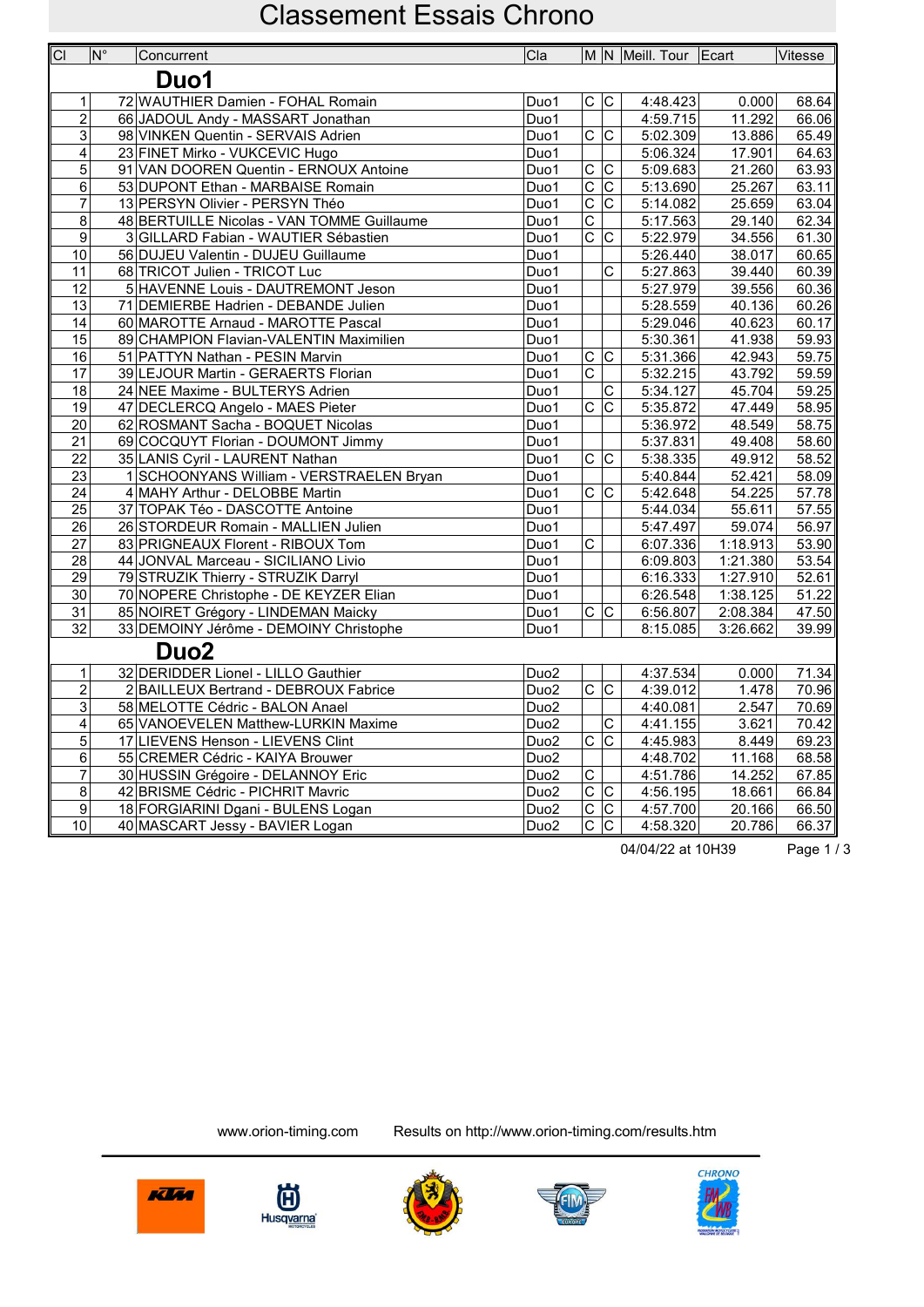| $\overline{CI}$ | $\overline{\mathsf{N}^{\circ}}$ | Concurrent                                    | Cla              |                         |                           | M N Meill. Tour Ecart |          | Vitesse |
|-----------------|---------------------------------|-----------------------------------------------|------------------|-------------------------|---------------------------|-----------------------|----------|---------|
| 11              |                                 | 97 DUPONT Kenny - NAZE Tony                   | Duo <sub>2</sub> |                         |                           | 4:58.745              | 21.211   | 66.27   |
| $\overline{12}$ |                                 | 7 VANCOPENOLLE Fabian - BRANCART Laurent      | Duo <sub>2</sub> | C C                     |                           | 4:59.206              | 21.672   | 66.17   |
| 13              |                                 | 38 BERGER Andy - LESUISSE David               | Duo <sub>2</sub> |                         |                           | $\overline{5:}00.394$ | 22.860   | 65.91   |
| 14              |                                 | 80 LEMOINE Christophe - VILAIN Laurent        | Duo <sub>2</sub> |                         |                           | 5:00.989              | 23.455   | 65.78   |
| 15              |                                 | 29 MOUTON Thomas - MOUTON François            | Duo <sub>2</sub> |                         |                           | 5:02.180              | 24.646   | 65.52   |
| 16              |                                 | 99 MOESCHAL Léonard - DEJONG Gilles           | Duo <sub>2</sub> | $\overline{\mathrm{c}}$ |                           | 5:03.811              | 26.277   | 65.17   |
| 17              |                                 | 49 BERTRAND Loris - BERTRAND Christophe       | Duo <sub>2</sub> |                         |                           | 5:05.247              | 27.713   | 64.86   |
| $\overline{18}$ |                                 | 86 BOGAERTS Julien - LAVIGNE Patrice          | Duo <sub>2</sub> |                         |                           | 5:05.502              | 27.968   | 64.81   |
| 19              |                                 | 57 CLARINVAL Claude - CLARINVAL Melvin        | Duo <sub>2</sub> |                         |                           | 5:06.430              | 28.896   | 64.61   |
| $\overline{20}$ |                                 | 81 LOTTE Nilsson - CLARINVAL Adrien           | Duo <sub>2</sub> | $\overline{\mathrm{c}}$ |                           | 5:06.963              | 29.429   | 64.50   |
| $\overline{21}$ |                                 | 64 PANOZZO Jerôme - LAMBOT Régis              | Duo <sub>2</sub> |                         |                           | 5:08.858              | 31.324   | 64.10   |
| 22              |                                 | 74 DUSSART mathis - STRUYVEN Thibaut          | Duo <sub>2</sub> |                         | С                         | 5:08.969              | 31.435   | 64.08   |
| 23              |                                 | 43 BARGIBANT Donovan - BARGIBANT Christoph    | Duo <sub>2</sub> | $\overline{C}$          | $ \overline{C} $          | 5:09.243              | 31.709   | 64.02   |
| 24              |                                 | 25 BAUGNIET Christophe - THOMAS Kevin         | Duo <sub>2</sub> | $\overline{\mathrm{c}}$ | $ \overline{\mathsf{c}} $ | 5:10.784              | 33.250   | 63.70   |
| 25              |                                 | 9 DUQUENNE Laurent - DUQUENNE Valentin        | Duo <sub>2</sub> | $\overline{\mathrm{c}}$ | $\overline{\mathrm{c}}$   | 5:11.255              | 33.721   | 63.61   |
| 26              |                                 | 41 VANDE VELDE Louis - LIZIN Patrick          | Duo <sub>2</sub> |                         |                           | 5:12.476              | 34.942   | 63.36   |
| 27              |                                 | 20 MARESCEAU Grégory - HENNEQUIN Benoit       | Duo <sub>2</sub> | $\overline{C}$          | $\overline{C}$            | 5:13.973              | 36.439   | 63.06   |
| 28              |                                 | 90 MAURCOT Quentin - JANVIER Patrick          | Duo <sub>2</sub> | $\overline{\mathrm{c}}$ | $\overline{C}$            | 5:15.953              | 38.419   | 62.66   |
| 29              |                                 | 52 PAYE Nathan - CLEDA Simon                  | Duo <sub>2</sub> |                         |                           | 5:16.804              | 39.270   | 62.49   |
| 30              |                                 | 92 DETINNE François - PIERARD Louis           | Duo <sub>2</sub> | C                       | $\mathsf C$               | 5:17.625              | 40.091   | 62.33   |
| 31              |                                 | 59 MAILLEUX Cyril - DE VLEESCHOUWER Jean Paul | Duo <sub>2</sub> |                         |                           | 5:17.910              | 40.376   | 62.28   |
| 32              |                                 | 6 LEMIELLE Clément - VAN DOOREN Marc          | Duo <sub>2</sub> |                         |                           | 5:18.489              | 40.955   | 62.16   |
| 33              |                                 | 22 PIETRANTONIO Kevin - JAUMAIN Maxime        | Duo <sub>2</sub> | $\overline{\mathrm{c}}$ |                           | 5:20.293              | 42.759   | 61.81   |
| $\overline{34}$ |                                 | 31 HENRARD Maxime - GRAUX Anroine             | Duo <sub>2</sub> |                         |                           | 5:20.422              | 42.888   | 61.79   |
| 35              |                                 | 78 AMANT Franky - DUJEU Maxime                | Duo <sub>2</sub> | $\overline{\text{c}}$   |                           | 5:20.640              | 43.106   | 61.75   |
| 36              |                                 | 87 PARMENTIER Christophe - PATRICE William    | Duo <sub>2</sub> |                         |                           | 5:20.669              | 43.135   | 61.74   |
| 37              |                                 | 96 COENEN Michael - DELEPINE Arnaud           | Duo <sub>2</sub> | $\overline{C}$          | c                         | 5:20.891              | 43.357   | 61.70   |
| 38              |                                 | 82 DENIS Tom - BENONIT Guillaume              | Duo <sub>2</sub> | $\overline{\mathsf{C}}$ | $\overline{\mathrm{c}}$   | 5:25.095              | 47.561   | 60.90   |
| $\overline{39}$ |                                 | 54 LEMAIRE Aurélien - HARDY Robin             | Duo <sub>2</sub> | C                       |                           | 5:27.772              | 50.238   | 60.40   |
| 40              |                                 | 61 VAUTARD Mael - GIUNCHI Rudy                | Duo <sub>2</sub> |                         |                           | 5:30.075              | 52.541   | 59.98   |
| 41              |                                 | 76 BLAIMONT Tanguy - HESSE Arnaud             | Duo <sub>2</sub> | C                       |                           | 5:31.649              | 54.115   | 59.70   |
| 42              |                                 | 34 VERBELEN Kristof - BARCHMAN Corentin       | Duo <sub>2</sub> |                         |                           | 5:32.331              | 54.797   | 59.57   |
| 43              |                                 | 93 FOLIE Mattéo - FOLIE Olivier               | Duo <sub>2</sub> | $\overline{c c}$        |                           | 5:34.775              | 57.241   | 59.14   |
| 44              |                                 | 63 SERVAIS Arille-VERDEBOUT Dorian            | Duo <sub>2</sub> |                         |                           | 5:36.163              | 58.629   | 58.89   |
| $\overline{45}$ |                                 | 21 TOUSSAINT Jordan - LARDIN Marc             | Duo <sub>2</sub> | $\overline{C}$          | $\overline{\text{c}}$     | 5:36.586              | 59.052   | 58.82   |
| 46              |                                 | 28 MARPEL Cyril - VERPOORT Jean Bapiste       | Duo <sub>2</sub> | $\overline{C}$          |                           | 5:38.029              | 1:00.495 | 58.57   |
| 47              |                                 | 95 PIRSON Simon - SMET Julien                 | Duo <sub>2</sub> | $\overline{\text{c}}$   |                           | 5:38.489              | 1:00.955 | 58.49   |
| 48              |                                 | 45 RITUCCI Mathias - RITUCCI Marien           | Duo <sub>2</sub> |                         |                           | 5:40.331              | 1:02.797 | 58.17   |
| 49              |                                 | 73 GILLIJNS Julien - BREARD Laurent           | Duo <sub>2</sub> |                         |                           | 5:42.768              | 1:05.234 | 57.76   |
| $\overline{50}$ |                                 | 10 BESANCON Tom - FOSTY Damien                | Duo <sub>2</sub> |                         |                           | 5:46.198              | 1:08.664 | 57.19   |
| 51              |                                 | 16 GOLINVAUX Benjamin - BOSSEAUX Mathias      | Duo <sub>2</sub> | $\overline{c c}$        |                           | $\overline{5:46}.720$ | 1:09.186 | 57.10   |
| 52              |                                 | 67 OUAFIK Mehdi - SCHIETTECATTE Théo          | Duo <sub>2</sub> |                         |                           | 5:47.437              | 1:09.903 | 56.98   |
| $\overline{53}$ |                                 | 94 CHARLES Corentin - ANDRE Bruno             | Duo <sub>2</sub> | $\overline{\text{c}}$   | $ \overline{\text{c}}$    | 5:48.901              | 1:11.367 | 56.74   |
| $\overline{54}$ |                                 | 84 BOURQUIN Sébastien - DE VLEESCHOUWER Ch    | Duo <sub>2</sub> |                         | $\overline{\text{c}}$     | 5:49.362              | 1:11.828 | 56.67   |

04/04/22 at 10H39 Page 2 / 3









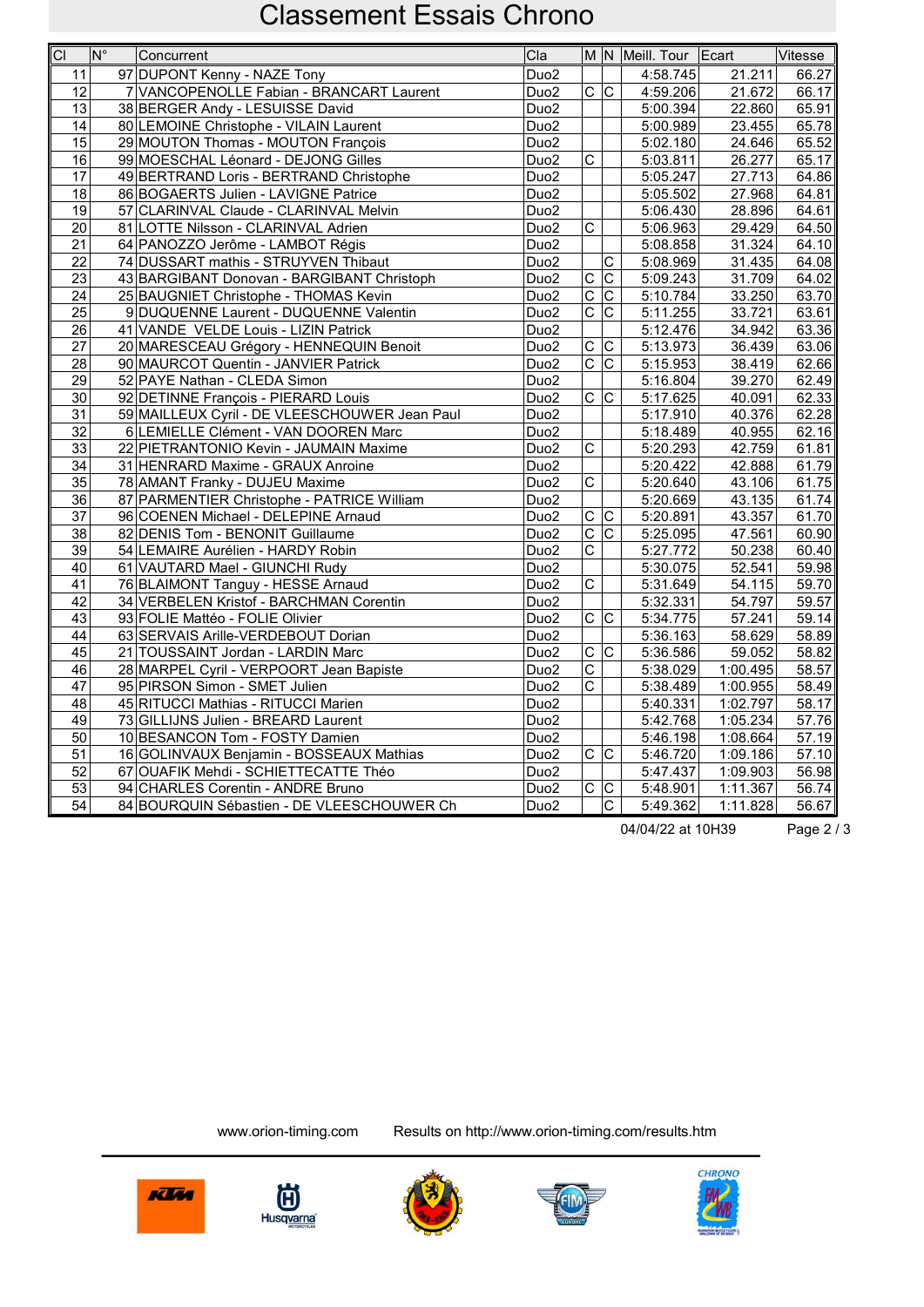| C                | $ N^{\circ} $ | Concurrent                               | Cla              |                               |                         | M N Meill. Tour Ecart |           | Vitesse |
|------------------|---------------|------------------------------------------|------------------|-------------------------------|-------------------------|-----------------------|-----------|---------|
| 55               |               | 88 SIMON Pierre - MARTIN Victor          | Duo <sub>2</sub> |                               |                         | 5:52.275              | 1:14.741  | 56.20   |
| $\overline{56}$  |               | 19 LAEREMANS Thibaut - BINET Stéphane    | Duo <sub>2</sub> | $\overline{C}$ $\overline{C}$ |                         | 5:55.098              | 1:17.564  | 55.75   |
| 57               |               | 36 DETHIER Olivier - ZUB Nolann          | Duo <sub>2</sub> |                               |                         | 5:56.751              | 1:19.217  | 55.50   |
| 58               |               | 15 LOUIS Fabrice - TICHON Jean Raymond   | Duo <sub>2</sub> |                               | C                       | 5:59.333              | 1:21.799  | 55.10   |
| $\overline{59}$  |               | 8 YERNAUX Corentin - YERNAUX Natanael    | Duo <sub>2</sub> | $\overline{\mathrm{c}}$       | $\overline{\text{c}}$   | 6:00.755              | 1:23.221  | 54.88   |
| 60               |               | 27 MANTA Andréa - SAIU Danilo            | Duo <sub>2</sub> |                               |                         | 6:09.377              | 1:31.843  | 53.60   |
| $\overline{61}$  |               | 12 COLLINET Mathias - MAGIS Michael      | Duo <sub>2</sub> | $\overline{\text{c}}$         |                         | 6:10.689              | 1:33.155  | 53.41   |
| 62               |               | 14 SANGLIER Laurent - SANGLIER Nicolas   | Duo <sub>2</sub> | $\overline{\text{C}}$         | $ \overline{\text{c}} $ | 6:11.074              | 1:33.540  | 53.35   |
| 63               |               | 75 BRONKART Sébastien - GILLARD Fernand  | Duo <sub>2</sub> | $\overline{C}$                |                         | 6:23.661              | 1:46.127  | 51.60   |
| 64               |               | 11 BARTHELEMI Cédric - DEFLANDRE Thibaut | Duo <sub>2</sub> |                               |                         | 6:47.378              | 2:09.844  | 48.60   |
|                  |               | Solo                                     |                  |                               |                         |                       |           |         |
| $\mathbf{1}$     |               | 101 LOUIS Tim                            | Solo             | С                             |                         | 4:42.685              | 0.000     | 70.04   |
| $\overline{2}$   |               | 102 MARTIN Florian                       | Solo             | $\overline{\text{c}}$         |                         | 4:43.204              | 0.519     | 69.91   |
| $\overline{3}$   |               | 110 ROMAIN Bastien                       | Solo             | $\overline{\text{c}}$         |                         | 5:03.942              | 21.257    | 65.14   |
| 4                |               | 123 FRASELLE Jérémie                     | Solo             | $\overline{\text{c}}$         |                         | 5:04.390              | 21.705    | 65.04   |
| 5                |               | 103 MALCOTTE Aymeric                     | Solo             | $\overline{\text{c}}$         |                         | 5:07.079              | 24.394    | 64.47   |
| 6                |               | 113 BIEVET François                      | Solo             | $\overline{\text{c}}$         |                         | 5:08.529              | 25.844    | 64.17   |
| $\overline{7}$   |               | 129 PIERROUX Kevin                       | Solo             | $\overline{c}$                |                         | 5:11.375              | 28.690    | 63.58   |
| 8                |               | 107 CLARINVAL Daivin                     | Solo             | $\overline{\text{c}}$         |                         | 5:19.503              | 36.818    | 61.97   |
| $\boldsymbol{9}$ |               | 118 CARPENTIER Quentin                   | Solo             |                               |                         | 5:25.713              | 43.028    | 60.78   |
| 10               |               | 108 SENTE Arthur                         | Solo             | C                             |                         | 5:25.928              | 43.243    | 60.74   |
| 11               |               | 127 VANDENBULKE Pierre                   | Solo             | $\overline{\text{c}}$         |                         | 5:30.807              | 48.122    | 59.85   |
| 12               |               | 128 PETIT Joris                          | Solo             | $\overline{\text{c}}$         |                         | 5:31.295              | 48.610    | 59.76   |
| 13               |               | 126 BRICHART Quentin                     | Solo             |                               |                         | 5:32.521              | 49.836    | 59.54   |
| 14               |               | 121 GUILLAUME Thibault                   | Solo             |                               |                         | 5:33.604              | 50.919    | 59.35   |
| 15               |               | 106 JAEGERS Michael                      | Solo             | C                             |                         | 5:34.946              | 52.261    | 59.11   |
| $\overline{16}$  |               | 130 SALMIN Brice                         | Solo             |                               |                         | 5:42.347              | 59.662    | 57.83   |
| $\overline{17}$  |               | 122 BERTRAND Renaud                      | Solo             | $\overline{\mathrm{c}}$       |                         | 5:44.717              | 1:02.032  | 57.43   |
| 18               |               | 124 FRANCOIS Frédéric                    | Solo             |                               |                         | 5:48.982              | 1:06.297  | 56.73   |
| 19               |               | 115 MARCHAL Elise                        | Solo             | $\overline{\text{c}}$         |                         | 5:50.529              | 1:07.844  | 56.48   |
| 20               |               | 100 ITTELET Bastien                      | Solo             |                               |                         | 5:56.731              | 1:14.046  | 55.50   |
| 21               |               | 112 LEFEBVRE Julien                      | Solo             | C                             |                         | 5:59.471              | 1:16.786  | 55.08   |
| $\overline{22}$  |               | 120 BUELINCKX Harry                      | Solo             |                               |                         | 6:05.119              | 1:22.434  | 54.22   |
| 23               |               | 114 GILLAIN Florent                      | Solo             |                               |                         | 6:33.617              | 1:50.932  | 50.30   |
| 24               |               | 109 JACQUEMYN Corentin                   | Solo             | $\overline{\mathrm{c}}$       |                         | 6:54.568              | 2:11.883  | 47.76   |
| $\overline{25}$  |               | 117 PERSOONS Ethan                       | Solo             | $\overline{\text{c}}$         |                         | 7:00.146              | 2:17.461  | 47.12   |
| 26               |               | 119 WALRAVENS Franck                     | Solo             |                               |                         | 7:18.385              | 2:35.700  | 45.16   |
| $\overline{27}$  |               | 104 DACHELET Christophe                  | Solo             |                               |                         | 26:42.846             | 22:00.161 | 12.35   |

| Chronos Officiels :                    | Pdt Jury:<br>Comm. Spt:         |  |
|----------------------------------------|---------------------------------|--|
| $\parallel$ Heure d'Edition :<br>10H39 | Dir de Course :<br>Comm. Tech.: |  |

04/04/22 at 10H39 Page 3 / 3









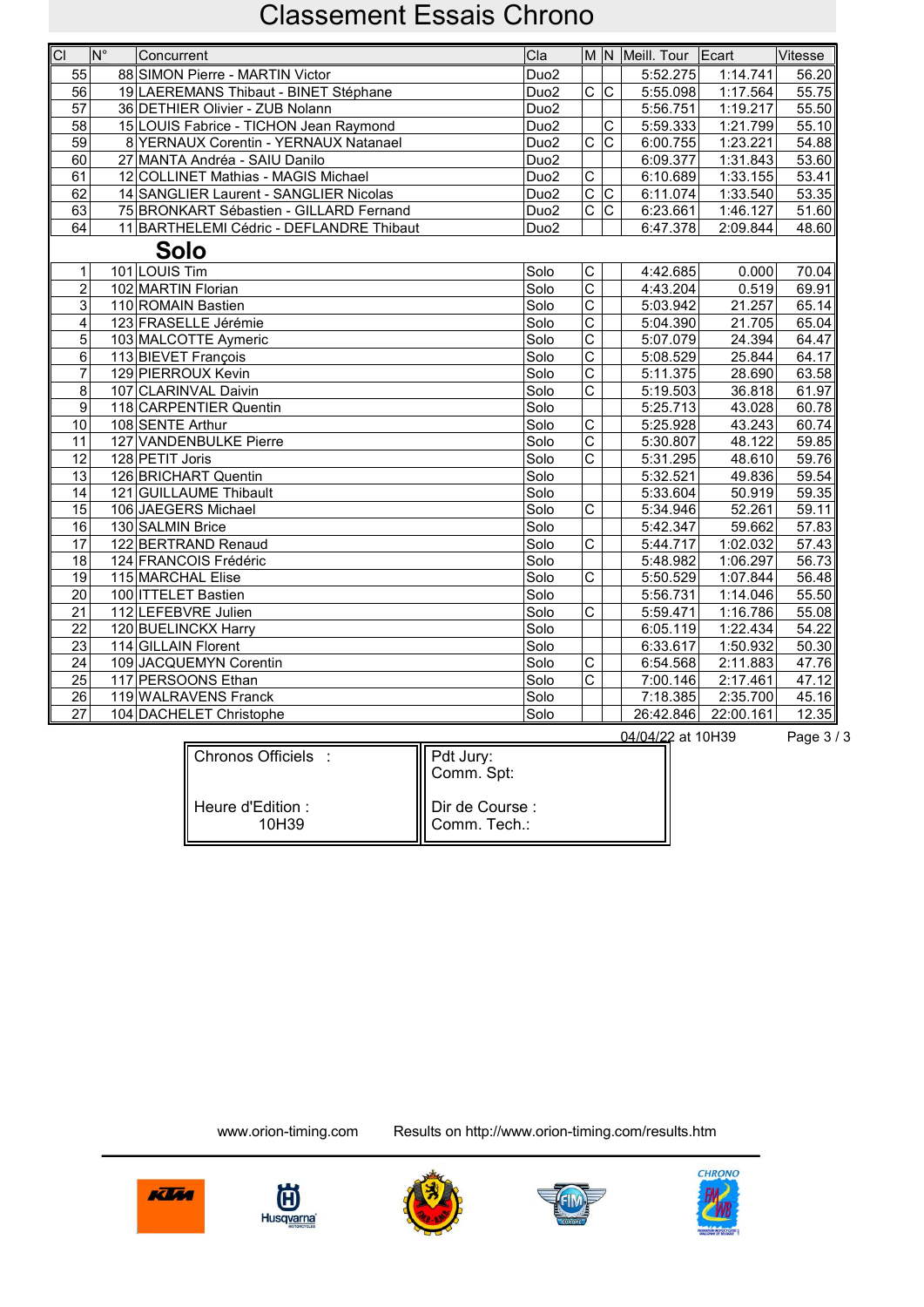| $\boxed{P}$     | $ N^{\circ} $ | Concurrent                                 | CI               |                               |                         |    | M N Tr Temps               | Moy/Ec                 | Meill. Tour |
|-----------------|---------------|--------------------------------------------|------------------|-------------------------------|-------------------------|----|----------------------------|------------------------|-------------|
| $\mathbf{1}$    |               | 55 CREMER Cédric - KAIYA Brouwer           | Duo <sub>2</sub> |                               |                         |    | 50 4:01:25.68              | 50 Trs                 | 04:34.304   |
| $\overline{2}$  |               | 65 VANOEVELEN Matthew-LURKIN Maxime        | Duo <sub>2</sub> |                               | $\overline{\mathsf{c}}$ |    | 50 4:02:11.99              | $\overline{00:46.314}$ | 04:27.825   |
| $\mathbf{3}$    |               | 32 DERIDDER Lionel - LILLO Gauthier        | Duo <sub>2</sub> |                               |                         |    | 50 4:04:54.98              | 03:29.305              | 04:32.772   |
| $\overline{4}$  |               | 30 HUSSIN Grégoire - DELANNOY Eric         | Duo <sub>2</sub> | $\overline{C}$                |                         |    | 48 4:02:35.82              | 48 Trs                 | 04:49.107   |
| $\overline{5}$  |               | 2 BAILLEUX Bertrand - DEBROUX Fabrice      | Duo <sub>2</sub> | $\overline{\text{c}}$         | $ \overline{C} $        |    | 48 4:02:41.11              | $\overline{00:05.290}$ | 04:32.587   |
| 6               |               | 18 FORGIARINI Dgani - BULENS Logan         | Duo <sub>2</sub> | $\overline{\mathsf{c}}$       | $\overline{\mathsf{C}}$ |    | 48 4:04:08.14              | 01:32.317              | 04:46.479   |
| $\overline{7}$  |               | 58 MELOTTE Cédric - BALON Anael            | Duo <sub>2</sub> |                               |                         |    | 48 4:04:14.10              | 01:38.278              | 04:29.367   |
| 8               |               | 42 BRISME Cédric - PICHRIT Mavric          | Duo <sub>2</sub> | $\overline{C}$                | C                       |    | 48 4:04:41.86              | 02:06.038              | 04:46.802   |
| $\overline{9}$  |               | 17 LIEVENS Henson - LIEVENS Clint          | Duo <sub>2</sub> | $ \overline{\text{c}}$        | $\overline{\mathsf{C}}$ |    | 48 4:04:46.01              | 02:10.187              | 04:36.697   |
| 10              |               | 43 BARGIBANT Donovan - BARGIBANT Christoph | Duo <sub>2</sub> | $\overline{\text{c}}$         | $\overline{\mathsf{c}}$ |    | 48 4:05:33.37              | 02:57.550              | 04:52.184   |
| 11              |               | 66 JADOUL Andy - MASSART Jonathan          | Duo1             |                               |                         |    | 48 4:05:35.97              | 03:00.149              | 04:42.396   |
| 12              |               | 72 WAUTHIER Damien - FOHAL Romain          | Duo1             | $\overline{\text{c}}$         | $ \overline{C} $        |    | 48 4:05:54.85              | 03:19.025              | 04:35.095   |
| 13              |               | 74 DUSSART mathis - STRUYVEN Thibaut       | Duo <sub>2</sub> |                               | $\overline{C}$          |    | 48 4:06:00.93              | 03:25.107              | 04:49.039   |
| 14              |               | 40 MASCART Jessy - BAVIER Logan            | Duo <sub>2</sub> | $\overline{\text{c}}$         | $\overline{\mathsf{C}}$ | 47 | 4:02:54.89                 | 47 Trs                 | 04:44.280   |
| 15              |               | 25 BAUGNIET Christophe - THOMAS Kevin      | Duo <sub>2</sub> | $\overline{\text{c}}$         | $\overline{\text{c}}$   | 47 | 4:03:43.52                 | 00:48.621              | 04:53.454   |
| 16              |               | 99 MOESCHAL Léonard - DEJONG Gilles        | Duo <sub>2</sub> | $\overline{\mathsf{c}}$       |                         | 47 | 4:04:16.06                 | 01:21.167              | 04:51.525   |
| 17              |               | 80 LEMOINE Christophe - VILAIN Laurent     | Duo <sub>2</sub> |                               |                         | 47 | 4:04:33.21                 | 01:38.319              | 04:45.745   |
| 18              |               | 7 VANCOPENOLLE Fabian - BRANCART Laurent   | Duo <sub>2</sub> | $\overline{C}$                | C                       | 47 | 4:06:35.90                 | 03:41.006              | 04:44.098   |
| 19              |               | 98 VINKEN Quentin - SERVAIS Adrien         | Duo1             |                               | c                       |    | $\overline{46}$ 4:06:07.34 | $46$ Trs               | 04:53.834   |
| $\overline{20}$ |               | 49 BERTRAND Loris - BERTRAND Christophe    | Duo <sub>2</sub> |                               |                         |    | 46 4:06:15.47              | $\overline{00:}08.127$ | 04:58.795   |
| $\overline{21}$ |               | 92 DETINNE François - PIERARD Louis        | Duo <sub>2</sub> | $\overline{C}$                | $\overline{\mathsf{C}}$ |    | 45 4:02:32.14              | $45$ Trs               | 05:07.114   |
| 22              |               | 53 DUPONT Ethan - MARBAISE Romain          | Duo1             | $\overline{C}$                | $\overline{\mathsf{c}}$ |    | 45 4:02:52.59              | $\overline{00:}20.449$ | 05:05.374   |
| 23              |               | 48 BERTUILLE Nicolas - VAN TOMME Guillaume | Duo1             | $\overline{\text{c}}$         |                         |    | 45 4:05:48.09              | 03:15.950              | 04:59.568   |
| 24              |               | 31 HENRARD Maxime - GRAUX Anroine          | Duo <sub>2</sub> |                               |                         |    | 45 4:06:12.29              | 03:40.153              | 05:05.252   |
| $\overline{25}$ |               | 23 FINET Mirko - VUKCEVIC Hugo             | Duo1             |                               |                         |    | 45 4:06:27.94              | 03:55.796              | 04:56.636   |
| 26              |               | 29 MOUTON Thomas - MOUTON François         | Duo <sub>2</sub> |                               |                         | 45 | 4:06:32.99                 | 04:00.845              | 04:58.523   |
| 27              |               | 97 DUPONT Kenny - NAZE Tony                | Duo <sub>2</sub> |                               |                         |    | 44 4:01:38.87              | 44 Trs                 | 04:48.993   |
| 28              |               | 96 COENEN Michael - DELEPINE Arnaud        | Duo <sub>2</sub> | $\overline{C}$ $\overline{C}$ |                         |    | 44 4:02:06.25              | 00:27.382              | 05:05.357   |
| $\overline{29}$ |               | 68 TRICOT Julien - TRICOT Luc              | Duo1             |                               | lс                      |    | 44 4:02:26.36              | 00:47.498              | 05:12.981   |
| 30              |               | 6 LEMIELLE Clément - VAN DOOREN Marc       | Duo <sub>2</sub> |                               |                         |    | $\overline{44}$ 4:04:06.65 | 02:27.786              | 05:12.172   |
| 31              |               | 71 DEMIERBE Hadrien - DEBANDE Julien       | Duo1             |                               |                         | 44 | 4:04:24.76                 | 02:45.893              | 05:12.325   |
| 32              |               | 57 CLARINVAL Claude - CLARINVAL Melvin     | Duo <sub>2</sub> |                               |                         | 44 | 4:05:06.14                 | 03:27.273              | 05:01.065   |
| 33              |               | 38 BERGER Andy - LESUISSE David            | Duo <sub>2</sub> |                               |                         | 44 | 4:05:22.80                 | 03:43.939              | 04:48.270   |
| 34              |               | 13 PERSYN Olivier - PERSYN Théo            | Duo1             | c c                           |                         |    | $\overline{44}$ 4:06:06.55 | 04:27.680              | 04:58.881   |
| $\overline{35}$ |               | 34 VERBELEN Kristof - BARCHMAN Corentin    | Duo <sub>2</sub> |                               |                         |    | 44 4:06:21.44              | 04:42.577              | 05:10.458   |
| 36              |               | 51 PATTYN Nathan - PESIN Marvin            | Duo1             | $\overline{\text{c}}$         | $\overline{C}$          |    | 43 4:01:35.26              | $\overline{4}3$ Trs    | 05:05.139   |
| 37              |               | 3 GILLARD Fabian - WAUTIER Sébastien       | Duo1             | $\overline{C}$                | $\overline{C}$          |    | 43 4:02:04.22              | 00:28.958              | 05:11.189   |
| 38              |               | 81 LOTTE Nilsson - CLARINVAL Adrien        | Duo <sub>2</sub> | $\overline{c}$                |                         |    | 43 4:02:04.79              | 00:29.527              | 05:05.775   |
| 39              |               | 47 DECLERCQ Angelo - MAES Pieter           | Duo1             | $\overline{c c}$              |                         |    | 43 4:02:57.11              | 01:21.848              | 05:02.818   |
| 40              |               | 89 CHAMPION Flavian-VALENTIN Maximilien    | Duo1             |                               |                         |    | 43 4:03:25.43              | 01:50.171              | 05:15.939   |
| 41              |               | 90 MAURCOT Quentin - JANVIER Patrick       | Duo <sub>2</sub> | c                             |                         |    | 43 4:04:23.41              | 02:48.148              | 05:04.455   |
| 42              |               | 87 PARMENTIER Christophe - PATRICE William | Duo <sub>2</sub> |                               |                         |    | 43 4:06:34.24              | 04:58.981              | 05:13.812   |
| 43              |               | 63 SERVAIS Arille-VERDEBOUT Dorian         | Duo <sub>2</sub> |                               |                         |    | 43 4:06:37.67              | 05:02.414              | 05:12.204   |
| 44              |               | 86 BOGAERTS Julien - LAVIGNE Patrice       | Duo <sub>2</sub> |                               |                         |    | 43 4:06:40.31              | 05:05.053              | 04:52.633   |

04/04/22 at 10H41 Page 1 / 3









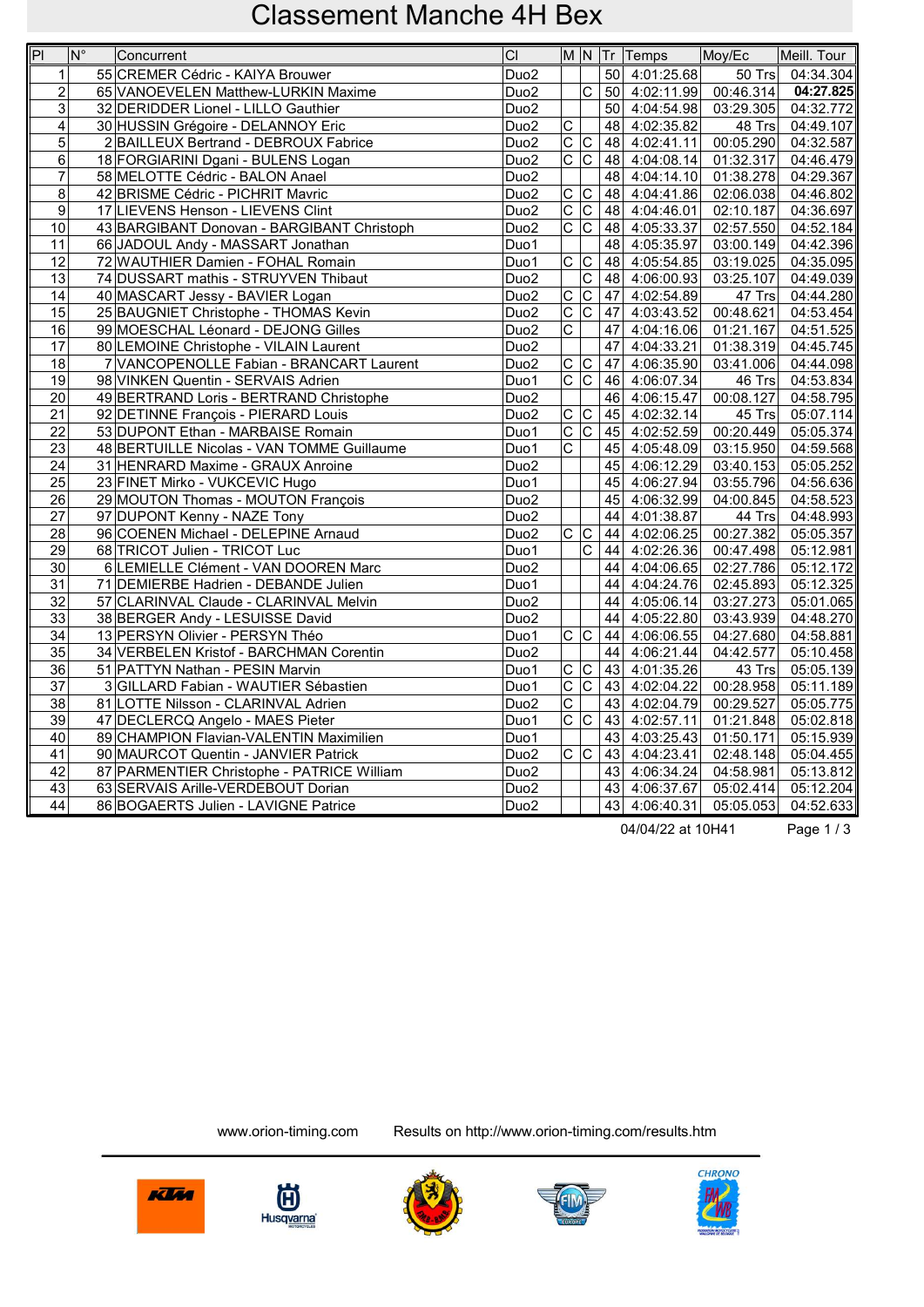| $\overline{P}$  | $\overline{\mathsf{N}^{\circ}}$<br>Concurrent | CI               |                         |                         |      | M N Tr Temps               | Moy/Ec     | Meill. Tour |
|-----------------|-----------------------------------------------|------------------|-------------------------|-------------------------|------|----------------------------|------------|-------------|
| 45              | 56 DUJEU Valentin - DUJEU Guillaume           | Duo1             |                         |                         | 42   | 4:01:27.34                 | 42 Trs     | 05:14.014   |
| 46              | 19 LAEREMANS Thibaut - BINET Stéphane         | Duo <sub>2</sub> | $\overline{c c}$        |                         |      | 42 4:01:55.23              | 00:27.890  | 05:22.884   |
| 47              | 62 ROSMANT Sacha - BOQUET Nicolas             | Duo1             |                         |                         | 42   | 4:01:58.87                 | 00:31.523  | 05:13.880   |
| 48              | 4 MAHY Arthur - DELOBBE Martin                | Duo1             | $\frac{1}{\sqrt{2}}$    |                         | 42   | 4:02:08.16                 | 00:40.820  | 05:18.373   |
| 49              | 78 AMANT Franky - DUJEU Maxime                | Duo <sub>2</sub> | $\overline{c}$          |                         | 42   | 4:02:37.93                 | 01:10.588  | 05:08.407   |
| 50              | 16 GOLINVAUX Benjamin - BOSSEAUX Mathias      | Duo <sub>2</sub> | $\overline{\text{c}}$   | $\overline{\mathsf{C}}$ | 42   | 4:03:01.14                 | 01:33.795  | 05:24.222   |
| 51              | 64 PANOZZO Jerôme - LAMBOT Régis              | Duo <sub>2</sub> |                         |                         | 42   | 4:03:32.87                 | 02:05.526  | 04:53.711   |
| 52              | 35 LANIS Cyril - LAURENT Nathan               | Duo1             | $\overline{C}$          | $ \overline{C} $        | 42   | $\overline{4:}04:30.18$    | 03:02.840  | 05:17.735   |
| 53              | 76 BLAIMONT Tanguy - HESSE Arnaud             | Duo <sub>2</sub> | $\overline{\mathrm{c}}$ |                         | 42   | 4:04:45.43                 | 03:18.087  | 05:20.558   |
| $\overline{54}$ | 24 NEE Maxime - BULTERYS Adrien               | Duo1             |                         | $\overline{\text{c}}$   | 42   | 4:04:50.47                 | 03:23.122  | 05:15.001   |
| 55              | 95 PIRSON Simon - SMET Julien                 | Duo <sub>2</sub> | $\overline{\text{c}}$   |                         | 42   | 4:04:53.70                 | 03:26.357  | 05:20.750   |
| 56              | 37 TOPAK Téo - DASCOTTE Antoine               | Duo1             |                         |                         | 42   | 4:05:48.04                 | 04:20.699  | 05:22.186   |
| $\overline{57}$ | 54 LEMAIRE Aurélien - HARDY Robin             | Duo <sub>2</sub> | $\overline{C}$          |                         | 42   | 4:06:51.97                 | 05:24.630  | 05:17.797   |
| 58              | 21 TOUSSAINT Jordan - LARDIN Marc             | Duo <sub>2</sub> | $\overline{\mathrm{c}}$ | $\overline{C}$          | 42   | 4:08:21.26                 | 06:53.916  | 05:13.952   |
| $\overline{59}$ | 82 DENIS Tom - BENONIT Guillaume              | Duo <sub>2</sub> | $\overline{\mathrm{c}}$ | $\overline{\text{c}}$   | 41   | 4:02:32.48                 | 41 Trs     | 05:28.054   |
| 60              | 59 MAILLEUX Cyril - DE VLEESCHOUWER Jean Paul | Duo <sub>2</sub> |                         |                         | 41   | 4:02:45.79                 | 00:13.310  | 05:00.212   |
| 61              | 93 FOLIE Mattéo - FOLIE Olivier               | Duo <sub>2</sub> | $\overline{\mathsf{C}}$ | $\overline{C}$          | 41   | 4:03:13.72                 | 00:41.237  | 05:28.714   |
| 62              | 94 CHARLES Corentin - ANDRE Bruno             | Duo <sub>2</sub> | $\overline{C}$          | $\overline{\mathsf{C}}$ | 41   | 4:07:07.47                 | 04:34.986  | 05:42.373   |
| 63              | 84 BOURQUIN Sébastien - DE VLEESCHOUWER Ch    | Duo <sub>2</sub> |                         | $\overline{C}$          | 41   | 4:07:08.70                 | 04:36.218  | 05:29.965   |
| 64              | 41 VANDE VELDE Louis - LIZIN Patrick          | Duo <sub>2</sub> |                         |                         | 41   | 4:07:12.63                 | 04:40.144  | 04:57.375   |
| 65              | 88 SIMON Pierre - MARTIN Victor               | Duo <sub>2</sub> |                         |                         |      | 40 4:01:34.19              | $40$ Trs   | 05:21.287   |
| 66              | 8 YERNAUX Corentin - YERNAUX Natanael         | Duo <sub>2</sub> | $\overline{c c}$        |                         |      | 40 4:03:21.58              | 01:47.387  | 05:24.855   |
| 67              | 5 HAVENNE Louis - DAUTREMONT Jeson            | Duo1             |                         |                         |      | $\overline{40}$ 4:03:29.69 | 01:55.498  | 05:16.715   |
| 68              | 22 PIETRANTONIO Kevin - JAUMAIN Maxime        | Duo <sub>2</sub> | $\overline{\mathrm{c}}$ |                         |      | 40 4:04:42.38              | 03:08.187  | 04:58.543   |
| 69              | 69 COCQUYT Florian - DOUMONT Jimmy            | Duo1             |                         |                         |      | 40 4:05:45.34              | 04:11.142  | 05:09.437   |
| 70              | 61 VAUTARD Mael - GIUNCHI Rudy                | Duo <sub>2</sub> |                         |                         |      | 39 4:01:46.76              | 39 Trs     | 05:23.539   |
| 71              | 12 COLLINET Mathias - MAGIS Michael           | Duo <sub>2</sub> | $\mathsf C$             |                         |      | 39 4:03:23.20              | 01:36.444  | 05:35.172   |
| 72              | 28 MARPEL Cyril - VERPOORT Jean Bapiste       | Duo <sub>2</sub> | $\overline{\mathrm{c}}$ |                         | 38   | 3:58:12.70                 | 38 Trs     | 05:21.936   |
| 73              | 10 BESANCON Tom - FOSTY Damien                | Duo <sub>2</sub> |                         |                         | 38   | 4:03:31.63                 | 05:18.934  | 05:30.614   |
| 74              | 15 LOUIS Fabrice - TICHON Jean Raymond        | Duo <sub>2</sub> |                         | $\overline{\text{c}}$   |      | 37 4:02:29.51              | 37 Trs     | 05:29.757   |
| 75              | 83 PRIGNEAUX Florent - RIBOUX Tom             | Duo1             | $\overline{\text{c}}$   |                         | 37   | 4:04:22.67                 | 01:53.151  | 05:40.923   |
| 76              | 70 NOPERE Christophe - DE KEYZER Elian        | Duo1             |                         |                         | 37   | 4:04:44.60                 | 02:15.085  | 05:28.729   |
| 77              | 101 LOUIS Tim                                 | Solo             | $\overline{\mathrm{c}}$ |                         | 36 l | 3:02:52.91                 | $36$ Trs   | 04:28.641   |
| 78              | 60 MAROTTE Arnaud - MAROTTE Pascal            | Duo1             |                         |                         | 36   | 3:32:17.14                 | 29:24.229  | 05:17.359   |
| 79              | 1 SCHOONYANS William - VERSTRAELEN Bryan      | Duo1             |                         |                         |      | 36 4:04:16.36              | 1:01:23.44 | 05:42.362   |
| 80              | 79 STRUZIK Thierry - STRUZIK Darryl           | Duo1             |                         |                         | 36   | 4:06:05.03                 | 1:03:12.11 | 05:42.321   |
| 81              | 110 ROMAIN Bastien                            | Solo             | $\mathsf C$             |                         | 35   | 3:03:30.54                 | 35 Trs     | 04:57.813   |
| 82              | 85 NOIRET Grégory - LINDEMAN Maicky           | Duo1             | $\overline{\mathsf{c}}$ | $\overline{\mathsf{C}}$ |      | 35 4:01:38.01              | 58:07.466  | 05:38.884   |
| 83              | 75 BRONKART Sébastien - GILLARD Fernand       | Duo <sub>2</sub> | $\overline{\text{c}}$   | $\overline{C}$          | 35   | 4:02:42.88                 | 59:12.336  | 05:47.863   |
| 84              | 20 MARESCEAU Grégory - HENNEQUIN Benoit       | Duo <sub>2</sub> | $\overline{\text{c}}$   | $\overline{C}$          |      | $35 \mid 4:06:46.41$       | 1:03:15.86 | 04:59.958   |
| 85              | 103 MALCOTTE Aymeric                          | Solo             | $\overline{\text{c}}$   |                         | 34   | 3:06:49.30                 | 34 Trs     | 04:46.598   |
| 86              | 129 PIERROUX Kevin                            | Solo             | $\overline{\text{c}}$   |                         | 34   | 3:06:57.93                 | 00:08.625  | 05:02.425   |
| 87              | 52 PAYE Nathan - CLEDA Simon                  | Duo <sub>2</sub> |                         |                         | 34   | 4:02:40.54                 | 55:51.234  | 04:58.610   |
| 88              | 128 PETIT Joris                               | Solo             | $\overline{\text{c}}$   |                         |      | 33 3:03:33.15              | 33 Trs     | 05:14.989   |

04/04/22 at 10H41 Page 2 / 3









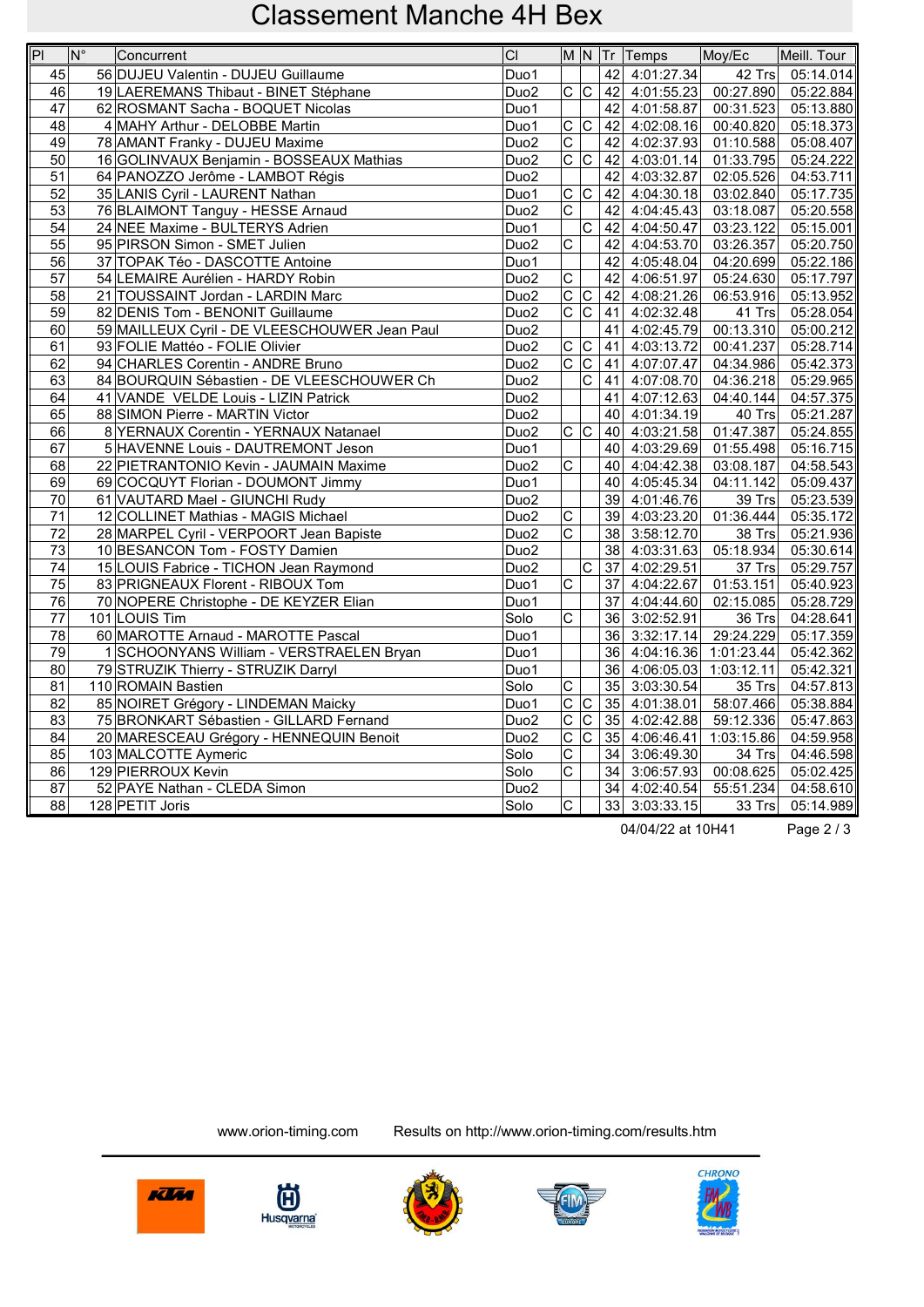| $\overline{\mathsf{P}}$ | $\mathsf{N}^{\circ}$ | Concurrent                               | CI               |                         |                         |                 | M N Tr Temps               | Moy/Ec                  | Meill. Tour             |
|-------------------------|----------------------|------------------------------------------|------------------|-------------------------|-------------------------|-----------------|----------------------------|-------------------------|-------------------------|
| 89                      |                      | 123 FRASELLE Jérémie                     | Solo             | $\overline{\mathrm{c}}$ |                         |                 | 33 3:04:16.40              | 00:43.251               | 04:57.470               |
| 90                      |                      | 118 CARPENTIER Quentin                   | Solo             |                         |                         |                 | 33 3:05:39.38              | 02:06.232               | $\overline{0}$ 5:14.640 |
| 91                      |                      | 106 JAEGERS Michael                      | Solo             | C                       |                         |                 | 33 3:06:08.51              | 02:35.354               | 05:16.577               |
| 92                      |                      | 115 MARCHAL Elise                        | Solo             | $\overline{\mathrm{c}}$ |                         |                 | 33 3:12:10.45              | 08:37.294               | 05:31.948               |
| 93                      |                      | 127 VANDENBULKE Pierre                   | Solo             | $\overline{\mathrm{c}}$ |                         |                 | 33 3:13:18.26              | 09:45.110               | 05:15.737               |
| 94                      |                      | 108 SENTE Arthur                         | Solo             | $\overline{\text{c}}$   |                         | $\overline{32}$ | 3:03:28.43                 | 32 Trs                  | 05:18.546               |
| 95                      |                      | 121 GUILLAUME Thibault                   | Solo             |                         |                         | $\overline{32}$ | 3:05:40.69                 | 02:12.262               | 05:17.861               |
| 96                      |                      | 122 BERTRAND Renaud                      | Solo             | C                       |                         | 32              | 3:06:37.43                 | 03:09.002               | 05:31.440               |
| 97                      |                      | 109 JACQUEMYN Corentin                   | Solo             | $\overline{\mathrm{c}}$ |                         | 32              | 3:07:39.22                 | 04:10.789               | 05:30.333               |
| 98                      |                      | 107 CLARINVAL Daivin                     | Solo             | $\overline{\text{c}}$   |                         | 32              | 3:07:48.17                 | 04:19.736               | 05:13.919               |
| $\overline{99}$         |                      | 39 LEJOUR Martin - GERAERTS Florian      | Duo1             | $\overline{\mathrm{c}}$ |                         | 32              | 3:12:32.46                 | 09:04.027               | 05:15.715               |
| 100                     |                      | 14 SANGLIER Laurent - SANGLIER Nicolas   | Duo <sub>2</sub> | $\overline{\mathrm{c}}$ | $\overline{C}$          |                 | $\overline{32}$ 4:03:24.89 | 59:56.455               | 05:55.833               |
| 101                     |                      | 130 SALMIN Brice                         | Solo             |                         |                         |                 | 31 3:07:52.07              | 31 Trs                  | 05:20.251               |
| 102                     |                      | 11 BARTHELEMI Cédric - DEFLANDRE Thibaut | Duo <sub>2</sub> |                         |                         |                 | 31 4:05:37.03              | 57:44.967               | 05:57.054               |
| 103                     |                      | 126 BRICHART Quentin                     | Solo             |                         |                         |                 | 30 3:07:30.68              | 30 Trs                  | 05:18.284               |
| 104                     |                      | 26 STORDEUR Romain - MALLIEN Julien      | Duo1             |                         |                         |                 | 30 4:04:41.46              | $\overline{57:10.786}$  | 05:17.478               |
| 105                     |                      | 33 DEMOINY Jérôme - DEMOINY Christophe   | Duo1             |                         |                         |                 | 30 4:07:32.60              | 1:00:01.92              | 06:33.113               |
| 106                     |                      | 100 ITTELET Bastien                      | Solo             |                         |                         |                 | 29 3:06:38.94              | 29 Trs                  | 05:32.029               |
| 107                     |                      | 112 LEFEBVRE Julien                      | Solo             | $\overline{\mathrm{c}}$ |                         |                 | 29 3:07:59.57              | 01:20.632               | 05:52.690               |
| 108                     |                      | 119 WALRAVENS Franck                     | Solo             |                         |                         | 27              | 3:04:47.64                 | 27 Trs                  | 06:11.377               |
| 109                     |                      | 113 BIEVET François                      | Solo             | $\overline{\text{c}}$   |                         |                 | 23 2:02:44.09              | 23 Trs                  | 04:58.366               |
| 110                     |                      | 120 BUELINCKX Harry                      | Solo             |                         |                         |                 | 23 3:07:16.43              | 1:04:32.34              | 05:44.277               |
| 111                     |                      | 27 MANTA Andréa - SAIU Danilo            | Duo <sub>2</sub> |                         |                         |                 | 23 3:07:56.03              | 1:05:11.94              | 05:57.954               |
| 112                     |                      | 67 OUAFIK Mehdi - SCHIETTECATTE Théo     | Duo <sub>2</sub> |                         |                         | 22              | 2:14:44.08                 | 22 Trs                  | 05:15.834               |
| $\overline{113}$        |                      | 36 DETHIER Olivier - ZUB Nolann          | Du <sub>02</sub> |                         |                         | $\overline{22}$ | 2:21:53.71                 | 07:09.623               | 05:40.095               |
| 114                     |                      | 45 RITUCCI Mathias - RITUCCI Marien      | Duo <sub>2</sub> |                         |                         |                 | 22 2:25:19.26              | 10:35.180               | 05:15.271               |
| 115                     |                      | 114 GILLAIN Florent                      | Solo             |                         |                         | 22              | 3:08:12.11                 | 53:28.023               | 06:05.958               |
| 116                     |                      | 9 DUQUENNE Laurent - DUQUENNE Valentin   | Duo <sub>2</sub> | $\overline{C}$          | $\overline{\mathsf{C}}$ | $\overline{22}$ | 4:06:19.94                 | 1:51:35.85              | 05:05.424               |
| 117                     |                      | 91 VAN DOOREN Quentin - ERNOUX Antoine   | Duo1             | $\bar{c}$               | $\overline{\mathsf{c}}$ | $\overline{17}$ | 1:34:51.43                 | 17 Trs                  | 04:58.658               |
| 118                     |                      | 124 FRANCOIS Frédéric                    | Solo             |                         |                         | 17              | 2:13:47.15                 | 38:55.714               | 05:40.342               |
| 119                     |                      | 117 PERSOONS Ethan                       | Solo             | $\overline{C}$          |                         | 17              | 3:37:47.37                 | 2:02:55.93              | 06:30.138               |
| 120                     |                      | 102 MARTIN Florian                       | Solo             | $\overline{\mathrm{c}}$ |                         | $\overline{7}$  | 34:22.033                  | 7 Trs                   | 04:41.544               |
| 121                     |                      | 73 GILLIJNS Julien - BREARD Laurent      | Duo <sub>2</sub> |                         |                         | $6\phantom{1}$  | 34:50.344                  | $6$ Trs                 | 05:28.359               |
| 122                     |                      | 44 JONVAL Marceau - SICILIANO Livio      | Duo1             |                         |                         | 6               | 39:07.027                  | $\overline{0}$ 4:16.683 | 05:38.339               |
| 123                     |                      | 104 DACHELET Christophe                  | Solo             |                         |                         | $\overline{2}$  | 1:02:14.60                 | 2 Trs                   | 53:48.439               |
|                         |                      |                                          |                  |                         |                         |                 |                            |                         |                         |

Meill. Tour: 65 VANOEVELEN Matthew-LURKIN Maxime C in 04:27.825 at 73.928 Km/H

04/04/22 at 10H41 Page 3 / 3

| Chronos Officiels :         | Pdt Jury:<br>Comm. Spt:           |
|-----------------------------|-----------------------------------|
| ⊟Heure d'Edition :<br>10H41 | I Dir de Course :<br>Comm. Tech.: |









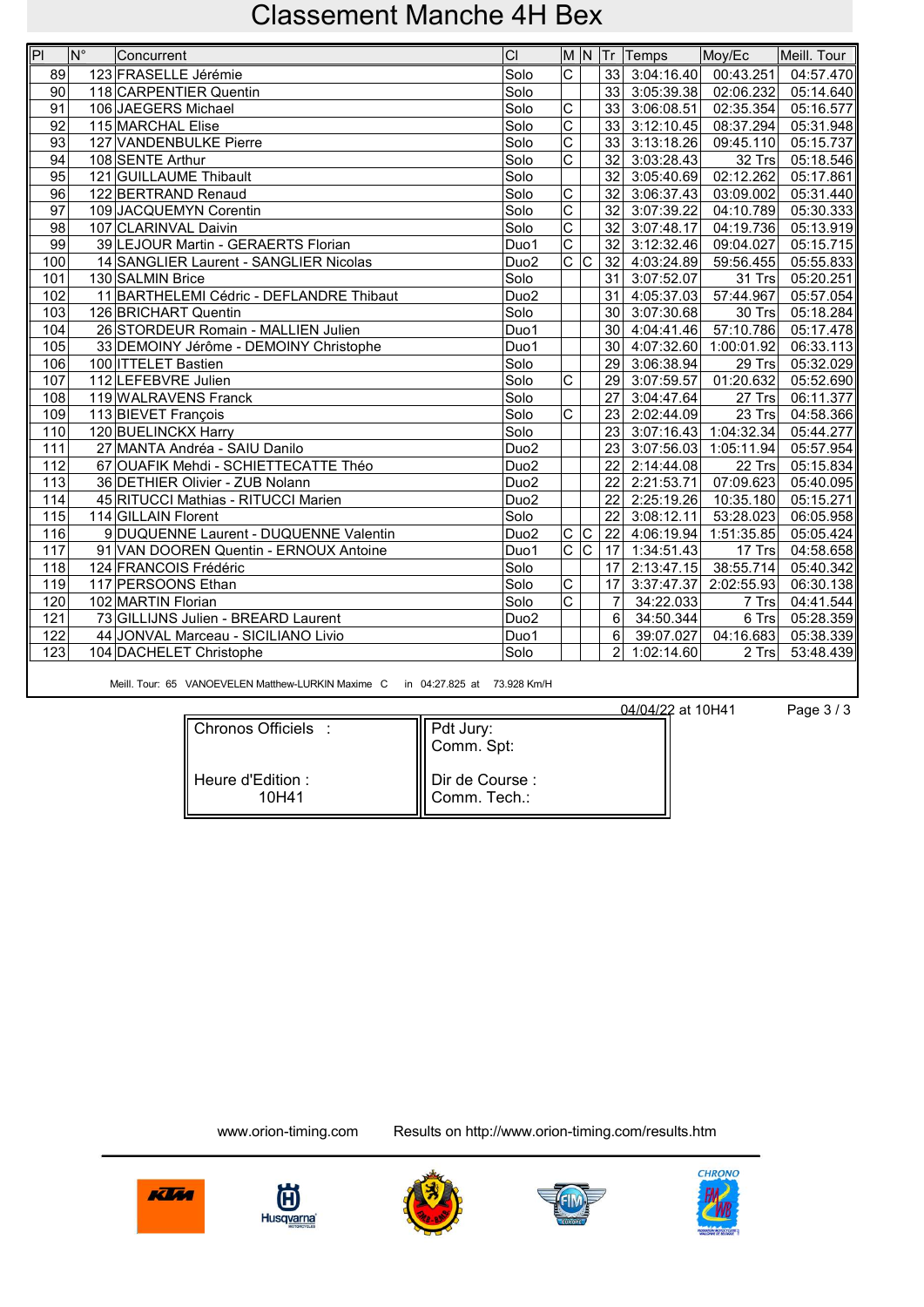| P                  | $N^{\circ}$ | Concurrent                                 | CI               |                               |                                     |                 | $\vert$ M $\vert$ N $\vert$ Tr $\vert$ Temps | Moy/Ec                 | Meill. Tour |
|--------------------|-------------|--------------------------------------------|------------------|-------------------------------|-------------------------------------|-----------------|----------------------------------------------|------------------------|-------------|
|                    |             | Duo1                                       |                  |                               |                                     |                 |                                              |                        |             |
|                    |             |                                            |                  |                               |                                     |                 |                                              |                        |             |
| $\mathbf{1}$       |             | 66 JADOUL Andy - MASSART Jonathan          | Duo1             |                               |                                     |                 | 48 4:05:35.97                                | 48 Trs                 | 04:42.396   |
| $\overline{2}$     |             | 72 WAUTHIER Damien - FOHAL Romain          | Duo1             | $\overline{C}$                |                                     |                 | 48 4:05:54.85                                | 00:18.876              | 04:35.095   |
| $\overline{3}$     |             | 98 VINKEN Quentin - SERVAIS Adrien         | Duo1             | $\overline{\mathsf{c}}$       | $\overline{\text{c}}$<br>टि         | 46              | 4:06:07.34                                   | 46 Trs                 | 04:53.834   |
| 4                  |             | 53 DUPONT Ethan - MARBAISE Romain          | Duo1             | $\overline{\mathrm{c}}$       |                                     |                 | $\boxed{45}$ 4:02:52.59                      | 45 Trs                 | 05:05.374   |
| 5                  |             | 48 BERTUILLE Nicolas - VAN TOMME Guillaume | Duo1             | $\overline{C}$                |                                     | 45              | 4:05:48.09                                   | 02:55.501              | 04:59.568   |
| 6                  |             | 23 FINET Mirko - VUKCEVIC Hugo             | Duo1             |                               |                                     | 45              | 4:06:27.94                                   | 03:35.347              | 04:56.636   |
| $\overline{7}$     |             | 68 TRICOT Julien - TRICOT Luc              | Duo1             |                               | $\overline{\text{c}}$               |                 | 44 4:02:26.36                                | 44 Trs                 | 05:12.981   |
| $\overline{8}$     |             | 71 DEMIERBE Hadrien - DEBANDE Julien       | Duo1             |                               |                                     |                 | 44 4:04:24.76                                | 01:58.395              | 05:12.325   |
| $\overline{9}$     |             | 13 PERSYN Olivier - PERSYN Théo            | Duo1             | $rac{C}{C}$                   | $\overline{\mathsf{C}}$             |                 | 44 4:06:06.55                                | 03:40.182              | 04:58.881   |
| 10                 |             | 51 PATTYN Nathan - PESIN Marvin            | Duo1             |                               | $\frac{\overline{C}}{\overline{C}}$ | 43              | 4:01:35.26                                   | 43 Trs                 | 05:05.139   |
| 11                 |             | 3 GILLARD Fabian - WAUTIER Sébastien       | Duo1             | $\overline{C}$                |                                     | 43              | 4:02:04.22                                   | 00:28.958              | 05:11.189   |
| 12                 |             | 47 DECLERCQ Angelo - MAES Pieter           | Duo1             | $\overline{c c}$              |                                     |                 | 43 4:02:57.11                                | 01:21.848              | 05:02.818   |
| 13                 |             | 89 CHAMPION Flavian-VALENTIN Maximilien    | Duo1             |                               |                                     | 43              | 4:03:25.43                                   | 01:50.171              | 05:15.939   |
| $\overline{14}$    |             | 56 DUJEU Valentin - DUJEU Guillaume        | Duo1             |                               |                                     |                 | 42 4:01:27.34                                | 42 Trs                 | 05:14.014   |
| 15                 |             | 62 ROSMANT Sacha - BOQUET Nicolas          | Duo1             |                               |                                     | 42              | 4:01:58.87                                   | 00:31.523              | 05:13.880   |
| 16                 |             | 4 MAHY Arthur - DELOBBE Martin             | Duo1             | $\overline{c}$                | $\overline{\mathsf{c}}$             | 42              | 4:02:08.16                                   | 00:40.820              | 05:18.373   |
| 17                 |             | 35 LANIS Cyril - LAURENT Nathan            | Duo1             |                               | $\overline{C}$ $\overline{C}$       | 42              | 4:04:30.18                                   | 03:02.840              | 05:17.735   |
| 18                 |             | 24 NEE Maxime - BULTERYS Adrien            | Duo1             |                               | $\overline{C}$                      | 42              | 4:04:50.47                                   | 03:23.122              | 05:15.001   |
| 19                 |             | 37 TOPAK Téo - DASCOTTE Antoine            | Duo1             |                               |                                     |                 | 42 4:05:48.04                                | 04:20.699              | 05:22.186   |
| 20                 |             | 5 HAVENNE Louis - DAUTREMONT Jeson         | Duo1             |                               |                                     |                 | 40 4:03:29.69                                | 40 Trs                 | 05:16.715   |
| $\overline{21}$    |             | 69 COCQUYT Florian - DOUMONT Jimmy         | Duo1             |                               |                                     | 40              | 4:05:45.34                                   | 02:15.644              | 05:09.437   |
| 22                 |             | 83 PRIGNEAUX Florent - RIBOUX Tom          | Duo1             | $\overline{\text{c}}$         |                                     | 37              | 4:04:22.67                                   | $37$ Trs               | 05:40.923   |
| 23                 |             | 70 NOPERE Christophe - DE KEYZER Elian     | Duo1             |                               |                                     | 37              | 4:04:44.60                                   | 00:21.934              | 05:28.729   |
| 24                 |             | 60 MAROTTE Arnaud - MAROTTE Pascal         | Duo1             |                               |                                     | 36              | 3:32:17.14                                   | 36 Trs                 | 05:17.359   |
| 25                 |             | 1 SCHOONYANS William - VERSTRAELEN Bryan   | Duo1             |                               |                                     | 36              | 4:04:16.36                                   | 31:59.215              | 05:42.362   |
| $\overline{26}$    |             | 79 STRUZIK Thierry - STRUZIK Darryl        | Duo1             |                               |                                     |                 | 36 4:06:05.03                                | 33:47.884              | 05:42.321   |
| 27                 |             | 85 NOIRET Grégory - LINDEMAN Maicky        | Duo1             | $\overline{C}$                | $ \overline{C} $                    | 35              | 4:01:38.01                                   | 35 Trs                 | 05:38.884   |
| 28                 |             | 39 LEJOUR Martin - GERAERTS Florian        | Duo1             | $\overline{\mathrm{c}}$       |                                     | 32              | 3:12:32.46                                   | 32 Trs                 | 05:15.715   |
| 29                 |             | 26 STORDEUR Romain - MALLIEN Julien        | Duo1             |                               |                                     | 30 <sup>1</sup> | 4:04:41.46                                   | 30 Trs                 | 05:17.478   |
| 30                 |             | 33 DEMOINY Jérôme - DEMOINY Christophe     | Duo1             | $\overline{C}$ $\overline{C}$ |                                     |                 | 30 4:07:32.60                                | 02:51.137              | 06:33.113   |
| $\overline{31}$    |             | 91 VAN DOOREN Quentin - ERNOUX Antoine     | Duo1             |                               |                                     | 17<br>6         | 1:34:51.43                                   | 17 $Trs$               | 04:58.658   |
| $\overline{32}$    |             | 44 JONVAL Marceau - SICILIANO Livio        | Duo1             |                               |                                     |                 | 39:07.027                                    | $6$ Trs                | 05:38.339   |
|                    |             | Duo <sub>2</sub>                           |                  |                               |                                     |                 |                                              |                        |             |
| $\mathbf{1}$       |             | 55 CREMER Cédric - KAIYA Brouwer           | Duo <sub>2</sub> |                               |                                     | 50              | 4:01:25.68                                   | 50 Trs                 | 04:34.304   |
| $\overline{2}$     |             | 65 VANOEVELEN Matthew-LURKIN Maxime        | Duo <sub>2</sub> |                               | $\overline{\mathsf{c}}$             | 50              | 4:02:11.99                                   | $\overline{00:}46.314$ | 04:27.825   |
| $\overline{3}$     |             | 32 DERIDDER Lionel - LILLO Gauthier        | Duo <sub>2</sub> |                               |                                     |                 | 50 4:04:54.98                                | 03:29.305              | 04:32.772   |
| $\overline{4}$     |             | 30 HUSSIN Grégoire - DELANNOY Eric         | Duo <sub>2</sub> | $\overline{C}$                |                                     |                 | 48 4:02:35.82                                | $48$ Trs               | 04:49.107   |
| $\overline{5}$     |             | 2 BAILLEUX Bertrand - DEBROUX Fabrice      | Duo <sub>2</sub> | $\overline{c c}$              |                                     |                 | 48 4:02:41.11                                | 00:05.290              | 04:32.587   |
| 6                  |             | 18 FORGIARINI Dgani - BULENS Logan         | Duo <sub>2</sub> | $\overline{\mathsf{c}}$       | $\overline{\text{c}}$               |                 | 48 4:04:08.14                                | 01:32.317              | 04:46.479   |
| $\overline{7}$     |             | 58 MELOTTE Cédric - BALON Anael            | Duo <sub>2</sub> |                               |                                     | 48              | 4:04:14.10                                   | 01:38.278              | 04:29.367   |
| $\overline{\bf 8}$ |             | 42 BRISME Cédric - PICHRIT Mavric          | Duo <sub>2</sub> | $\overline{C}$                | $ \overline{\mathsf{c}} $           |                 | 48 4:04:41.86                                | 02:06.038              | 04:46.802   |
| 9                  |             | 17 LIEVENS Henson - LIEVENS Clint          | Duo <sub>2</sub> | $\overline{\mathsf{c}}$       | $\overline{C}$                      |                 | 48 4:04:46.01                                | 02:10.187              | 04:36.697   |
| 10                 |             | 43 BARGIBANT Donovan - BARGIBANT Christoph | Duo <sub>2</sub> | $\overline{\mathrm{c}}$       |                                     |                 | $ C $ 48 4:05:33.37                          | 02:57.550              | 04:52.184   |

04/04/22 at 10H42 Page 1/3

间 **Husqvarna** 

Klin







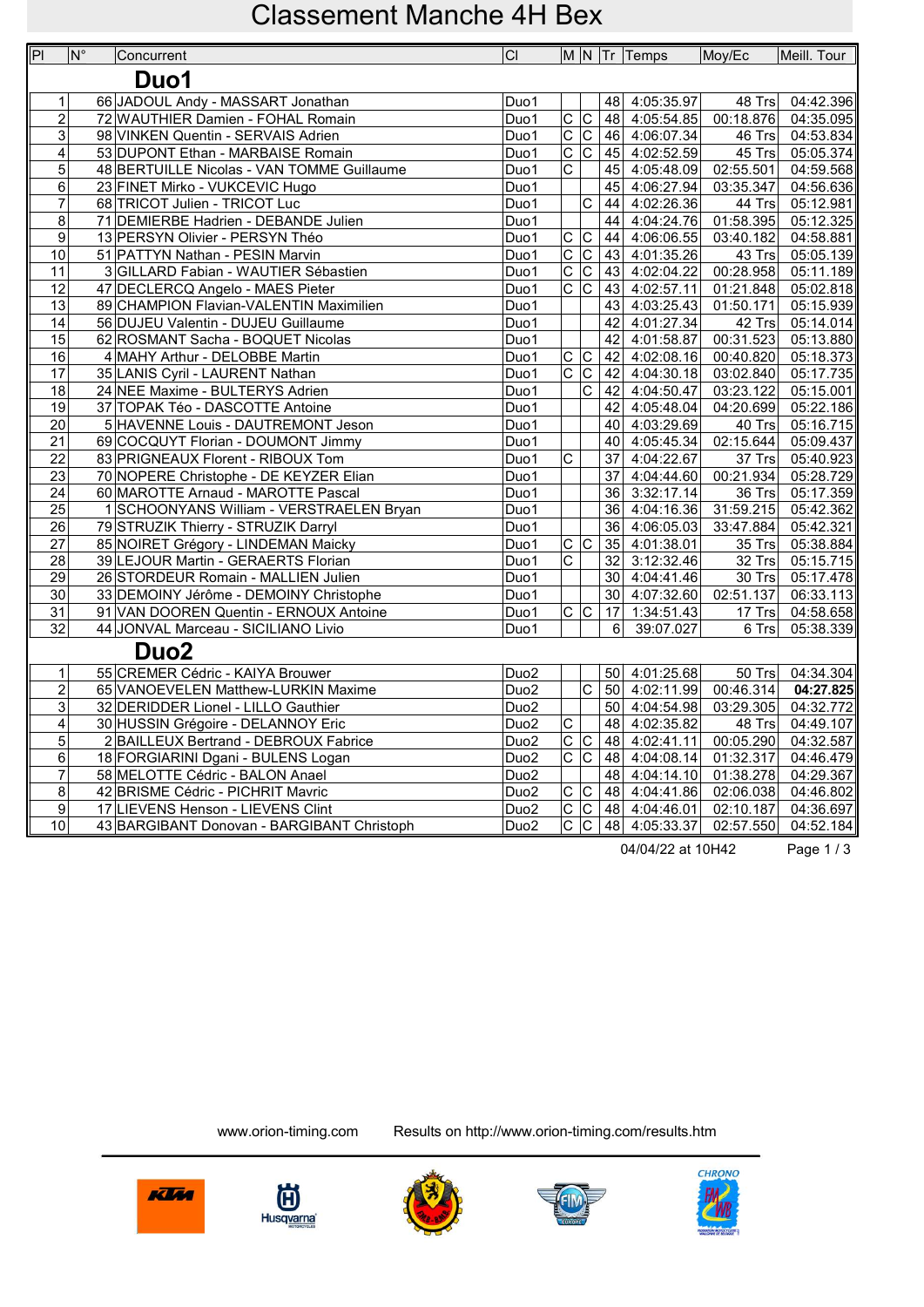| $\overline{P}$  | $\overline{\mathsf{N}^{\circ}}$ | Concurrent                                    | CI               |                         |                           |    | M N Tr Temps            | Moy/Ec    | Meill. Tour |
|-----------------|---------------------------------|-----------------------------------------------|------------------|-------------------------|---------------------------|----|-------------------------|-----------|-------------|
| 11              |                                 | 74 DUSSART mathis - STRUYVEN Thibaut          | Duo <sub>2</sub> |                         | IС                        | 48 | 4:06:00.93              | 03:25.107 | 04:49.039   |
| $\overline{12}$ |                                 | 40 MASCART Jessy - BAVIER Logan               | Duo <sub>2</sub> | $\overline{C}$          | $\overline{\mathsf{C}}$   |    | 47 4:02:54.89           | 47 Trs    | 04:44.280   |
| 13              |                                 | 25 BAUGNIET Christophe - THOMAS Kevin         | Duo <sub>2</sub> | $\overline{\mathrm{c}}$ | $\overline{\text{c}}$     | 47 | 4:03:43.52              | 00:48.621 | 04:53.454   |
| 14              |                                 | 99 MOESCHAL Léonard - DEJONG Gilles           | Duo <sub>2</sub> | $\overline{\mathrm{c}}$ |                           | 47 | 4:04:16.06              | 01:21.167 | 04:51.525   |
| $\overline{15}$ |                                 | 80 LEMOINE Christophe - VILAIN Laurent        | Duo <sub>2</sub> |                         |                           | 47 | $\overline{4:}04:33.21$ | 01:38.319 | 04:45.745   |
| 16              |                                 | 7 VANCOPENOLLE Fabian - BRANCART Laurent      | Duo <sub>2</sub> | $\overline{c c}$        |                           | 47 | 4:06:35.90              | 03:41.006 | 04:44.098   |
| 17              |                                 | 49 BERTRAND Loris - BERTRAND Christophe       | Duo <sub>2</sub> |                         |                           | 46 | 4:06:15.47              | 46 Trs    | 04:58.795   |
| 18              |                                 | 92 DETINNE François - PIERARD Louis           | Duo <sub>2</sub> | c c                     |                           |    | 45 4:02:32.14           | 45 Trs    | 05:07.114   |
| 19              |                                 | 31 HENRARD Maxime - GRAUX Anroine             | Duo <sub>2</sub> |                         |                           | 45 | 4:06:12.29              | 03:40.153 | 05:05.252   |
| $\overline{20}$ |                                 | 29 MOUTON Thomas - MOUTON François            | Duo <sub>2</sub> |                         |                           | 45 | 4:06:32.99              | 04:00.845 | 04:58.523   |
| 21              |                                 | 97 DUPONT Kenny - NAZE Tony                   | Duo <sub>2</sub> |                         |                           | 44 | 4:01:38.87              | 44 Trs    | 04:48.993   |
| 22              |                                 | 96 COENEN Michael - DELEPINE Arnaud           | Duo <sub>2</sub> | $\overline{c c}$        |                           | 44 | 4:02:06.25              | 00:27.382 | 05:05.357   |
| 23              |                                 | 6 LEMIELLE Clément - VAN DOOREN Marc          | Duo <sub>2</sub> |                         |                           | 44 | 4:04:06.65              | 02:27.786 | 05:12.172   |
| 24              |                                 | 57 CLARINVAL Claude - CLARINVAL Melvin        | Duo <sub>2</sub> |                         |                           | 44 | 4:05:06.14              | 03:27.273 | 05:01.065   |
| 25              |                                 | 38 BERGER Andy - LESUISSE David               | Duo <sub>2</sub> |                         |                           | 44 | 4:05:22.80              | 03:43.939 | 04:48.270   |
| 26              |                                 | 34 VERBELEN Kristof - BARCHMAN Corentin       | Duo <sub>2</sub> |                         |                           | 44 | 4:06:21.44              | 04:42.577 | 05:10.458   |
| 27              |                                 | 81 LOTTE Nilsson - CLARINVAL Adrien           | Duo <sub>2</sub> | C                       |                           | 43 | $\boxed{4:02:04.79}$    | 43 Trs    | 05:05.775   |
| 28              |                                 | 90 MAURCOT Quentin - JANVIER Patrick          | Duo <sub>2</sub> | $\overline{c c}$        |                           | 43 | 4:04:23.41              | 02:18.621 | 05:04.455   |
| 29              |                                 | 87 PARMENTIER Christophe - PATRICE William    | Duo <sub>2</sub> |                         |                           |    | 43 4:06:34.24           | 04:29.454 | 05:13.812   |
| 30              |                                 | 63 SERVAIS Arille-VERDEBOUT Dorian            | Duo <sub>2</sub> |                         |                           | 43 | 4:06:37.67              | 04:32.887 | 05:12.204   |
| 31              |                                 | 86 BOGAERTS Julien - LAVIGNE Patrice          | Duo <sub>2</sub> |                         |                           | 43 | 4:06:40.31              | 04:35.526 | 04:52.633   |
| 32              |                                 | 19 LAEREMANS Thibaut - BINET Stéphane         | Duo <sub>2</sub> | $\overline{c c}$        |                           | 42 | 4:01:55.23              | 42 Trs    | 05:22.884   |
| 33              |                                 | 78 AMANT Franky - DUJEU Maxime                | Duo <sub>2</sub> | $\overline{\mathrm{c}}$ |                           | 42 | 4:02:37.93              | 00:42.698 | 05:08.407   |
| 34              |                                 | 16 GOLINVAUX Benjamin - BOSSEAUX Mathias      | Duo <sub>2</sub> | $\overline{\text{c}}$   | c                         | 42 | 4:03:01.14              | 01:05.905 | 05:24.222   |
| 35              |                                 | 64 PANOZZO Jerôme - LAMBOT Régis              | Duo <sub>2</sub> |                         |                           | 42 | 4:03:32.87              | 01:37.636 | 04:53.711   |
| 36              |                                 | 76 BLAIMONT Tanguy - HESSE Arnaud             | Duo <sub>2</sub> | $\overline{C}$          |                           | 42 | 4:04:45.43              | 02:50.197 | 05:20.558   |
| 37              |                                 | 95 PIRSON Simon - SMET Julien                 | Duo <sub>2</sub> | $\overline{C}$          |                           | 42 | 4:04:53.70              | 02:58.467 | 05:20.750   |
| 38              |                                 | 54 LEMAIRE Aurélien - HARDY Robin             | Duo <sub>2</sub> | $\overline{\mathrm{c}}$ |                           | 42 | 4:06:51.97              | 04:56.740 | 05:17.797   |
| $\overline{39}$ |                                 | 21 TOUSSAINT Jordan - LARDIN Marc             | Duo <sub>2</sub> | $\overline{\mathsf{C}}$ | $\overline{\mathsf{c}}$   | 42 | 4:08:21.26              | 06:26.026 | 05:13.952   |
| 40              |                                 | 82 DENIS Tom - BENONIT Guillaume              | Duo <sub>2</sub> | $\overline{\mathrm{c}}$ | $\overline{\mathsf{C}}$   |    | 41 4:02:32.48           | 41 Trs    | 05:28.054   |
| 41              |                                 | 59 MAILLEUX Cyril - DE VLEESCHOUWER Jean Paul | Duo <sub>2</sub> |                         |                           | 41 | 4:02:45.79              | 00:13.310 | 05:00.212   |
| 42              |                                 | 93 FOLIE Mattéo - FOLIE Olivier               | Duo <sub>2</sub> | $\overline{C}$          | C)                        | 41 | 4:03:13.72              | 00:41.237 | 05:28.714   |
| 43              |                                 | 94 CHARLES Corentin - ANDRE Bruno             | Duo <sub>2</sub> | $\overline{\mathrm{c}}$ | $ \mathsf{C} $            | 41 | 4:07:07.47              | 04:34.986 | 05:42.373   |
| 44              |                                 | 84 BOURQUIN Sébastien - DE VLEESCHOUWER Ch    | Duo <sub>2</sub> |                         | $\overline{\text{c}}$     | 41 | 4:07:08.70              | 04:36.218 | 05:29.965   |
| 45              |                                 | 41 VANDE VELDE Louis - LIZIN Patrick          | Duo <sub>2</sub> |                         |                           | 41 | 4:07:12.63              | 04:40.144 | 04:57.375   |
| 46              |                                 | 88 SIMON Pierre - MARTIN Victor               | Duo <sub>2</sub> |                         |                           | 40 | 4:01:34.19              | 40 Trs    | 05:21.287   |
| 47              |                                 | 8 YERNAUX Corentin - YERNAUX Natanael         | Duo <sub>2</sub> | $\overline{C}$          | c                         | 40 | 4:03:21.58              | 01:47.387 | 05:24.855   |
| $\overline{48}$ |                                 | 22 PIETRANTONIO Kevin - JAUMAIN Maxime        | Duo <sub>2</sub> | $\overline{\mathrm{c}}$ |                           | 40 | 4:04:42.38              | 03:08.187 | 04:58.543   |
| 49              |                                 | 61 VAUTARD Mael - GIUNCHI Rudy                | Duo <sub>2</sub> |                         |                           | 39 | 4:01:46.76              | 39 Trs    | 05:23.539   |
| 50              |                                 | 12 COLLINET Mathias - MAGIS Michael           | Duo <sub>2</sub> | $\overline{C}$          |                           |    | 39 4:03:23.20           | 01:36.444 | 05:35.172   |
| 51              |                                 | 28 MARPEL Cyril - VERPOORT Jean Bapiste       | Duo <sub>2</sub> | $\overline{\text{c}}$   |                           |    | 38 3:58:12.70           | 38 Trs    | 05:21.936   |
| 52              |                                 | 10 BESANCON Tom - FOSTY Damien                | Duo <sub>2</sub> |                         |                           | 38 | 4:03:31.63              | 05:18.934 | 05:30.614   |
| $\overline{53}$ |                                 | 15 LOUIS Fabrice - TICHON Jean Raymond        | Duo <sub>2</sub> |                         | C                         | 37 | 4:02:29.51              | 37 Trs    | 05:29.757   |
| $\overline{54}$ |                                 | 75 BRONKART Sébastien - GILLARD Fernand       | Duo <sub>2</sub> | $\overline{\mathrm{c}}$ | $\overline{\overline{C}}$ |    | 35 4:02:42.88           | 35 Trs    | 05:47.863   |

04/04/22 at 10H42 Page 2 / 3